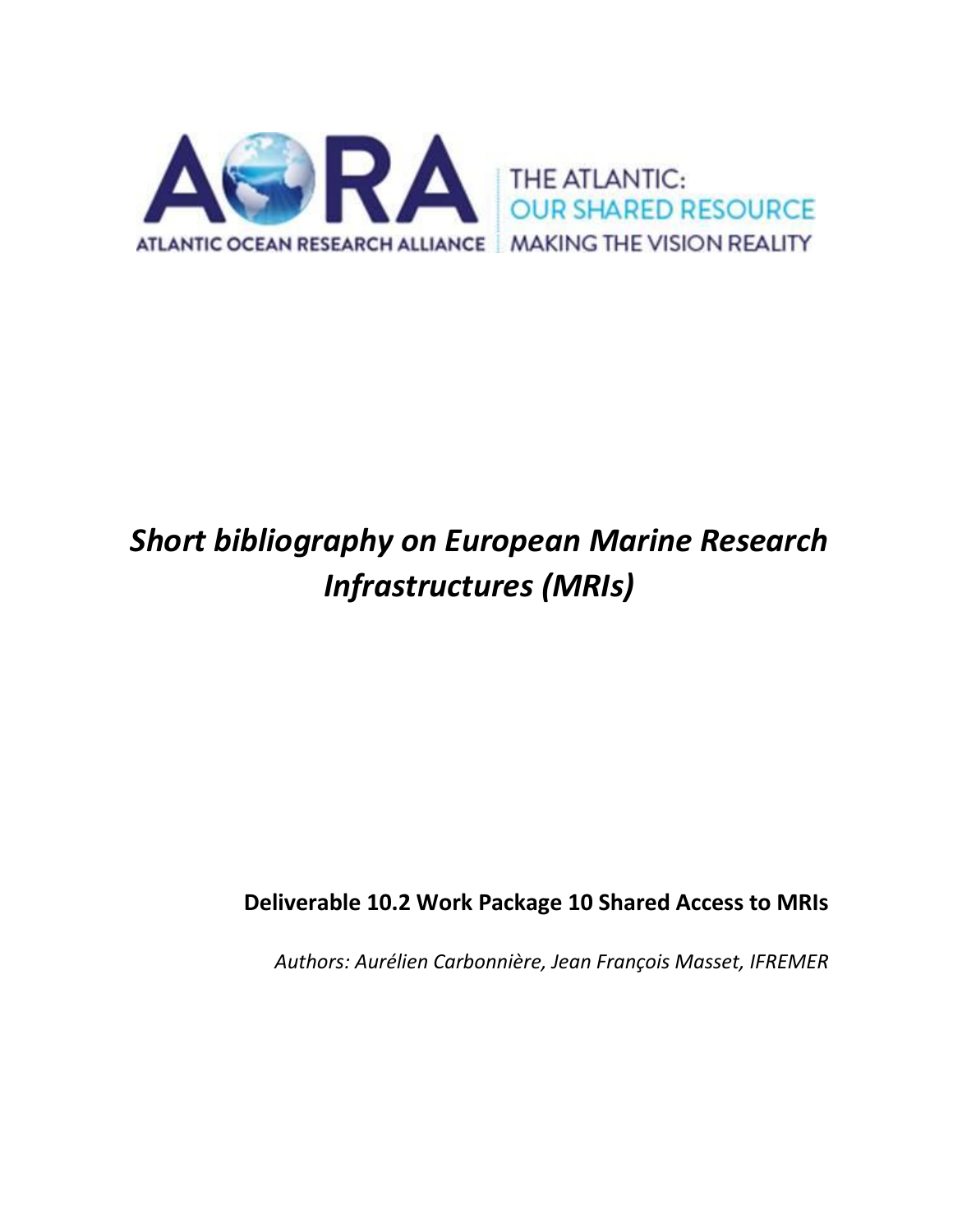# **Acknowledgements**

This Report was produced by the Atlantic Ocean Research Alliance Co-Ordination and Support Action.





*This Action has received funding from the European Union's Horizon 2020 research and innovation programme under grant agreement No* 652677*.*

The Lead Partner responsible for Ocean Observation Work Package in the Atlantic Ocean Research Alliance Co-Ordination and Support Action is [IFREMER.](http://wwz.ifremer.fr/institut_eng/)



## **Disclaimer**

Responsibility for the information and views presented in this report rest solely with the authors and do not necessarily represent those of the Atlantic Ocean Research Alliance, the European Union or IFREMER. Neither the authors or the aforementioned bodies accept any responsibility whatsoever for loss or damage occasioned or claimed to have been occasioned, in part or in full, as a consequence of any person acting or refraining from action, as a result of a matter contained in this report.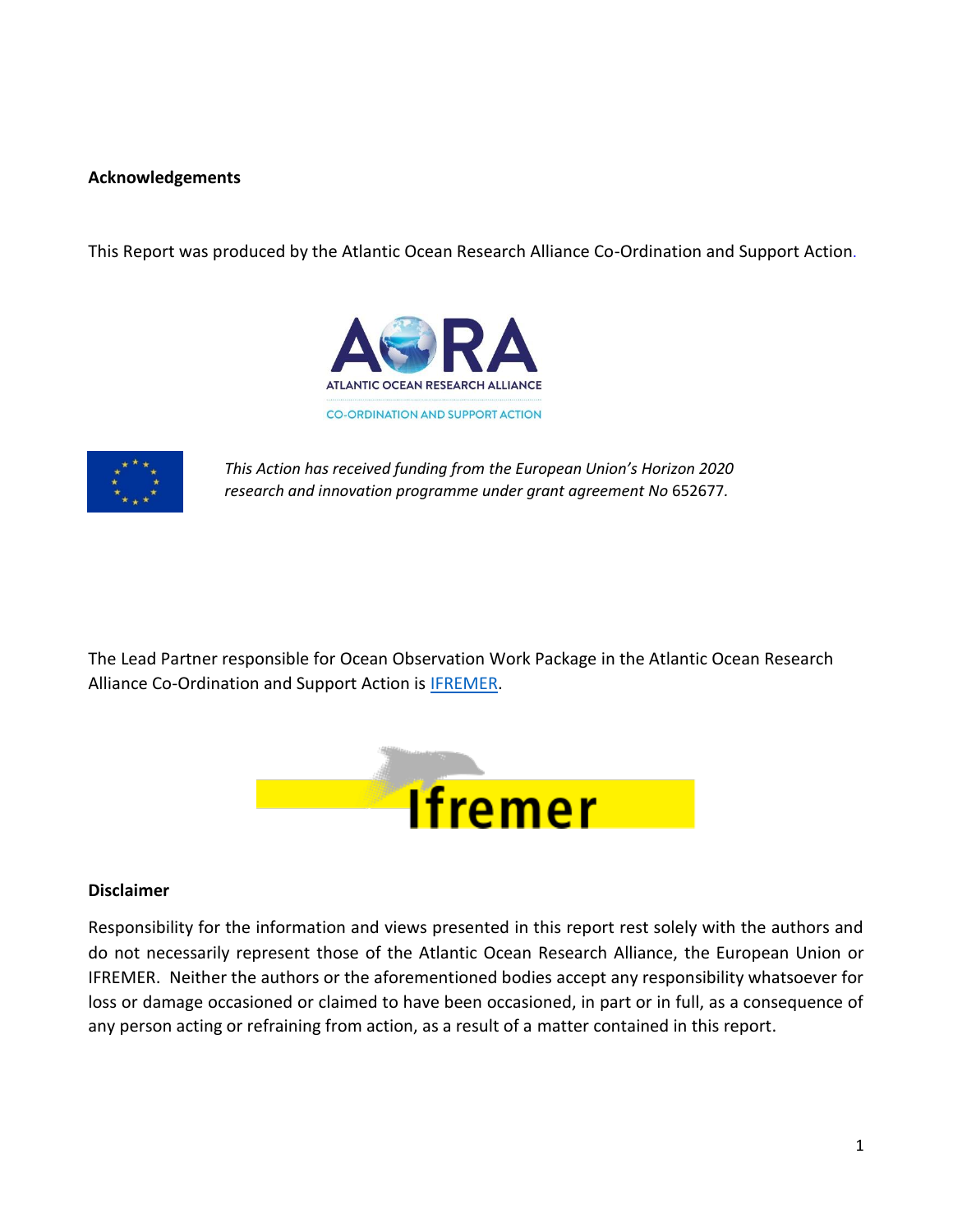# **Definition**

To understand interactions between the marine environment, climate change and human activities, data, integrated observations and specific experiments require a full range of Marine Research Infrastructures/MRIs (from in situ measurements and experimentations, data management to data assembling) to deliver the best scientific knowledge and services to end-users: *"Infrastructure is the foundation for an ocean observing system, providing the platforms and services to deliver environmental data, information and knowledge. Essential components include both the hardware and core resources including people, institutions, data and e-infrastructure that maintain and sustain operations" (Navigating the Future IV, European Marine Board 2013).*

Without any doubts, MRIs are costly to develop, operate, maintain and upgrade and can benefit from common strategic planning and shared use approaches.

# **Rationale**

Enhancing transatlantic cooperation requires assessing gaps, needs and commonalities on both sides of the Atlantic Ocean. Mapping exercises are therefore needed whether they are based on research topics or cross-cutting areas as infrastructures and communication. The MRIs bibliography presented here is the starting point of such exercise.

# **Objective**

The main objective of this bibliography is to list the most relevant information on MRIs which are of pan-European relevance, targeted especially for Atlantic research and with specific references to:

- 1) MRI related **mapping** exercises;
- 2) MRI **policy/strategy and governance** related position papers;
- 3) MRI **management and operational** initiatives: an attempt has been also made to present and align MRI categories upon Galway research topics, see table1 page 21.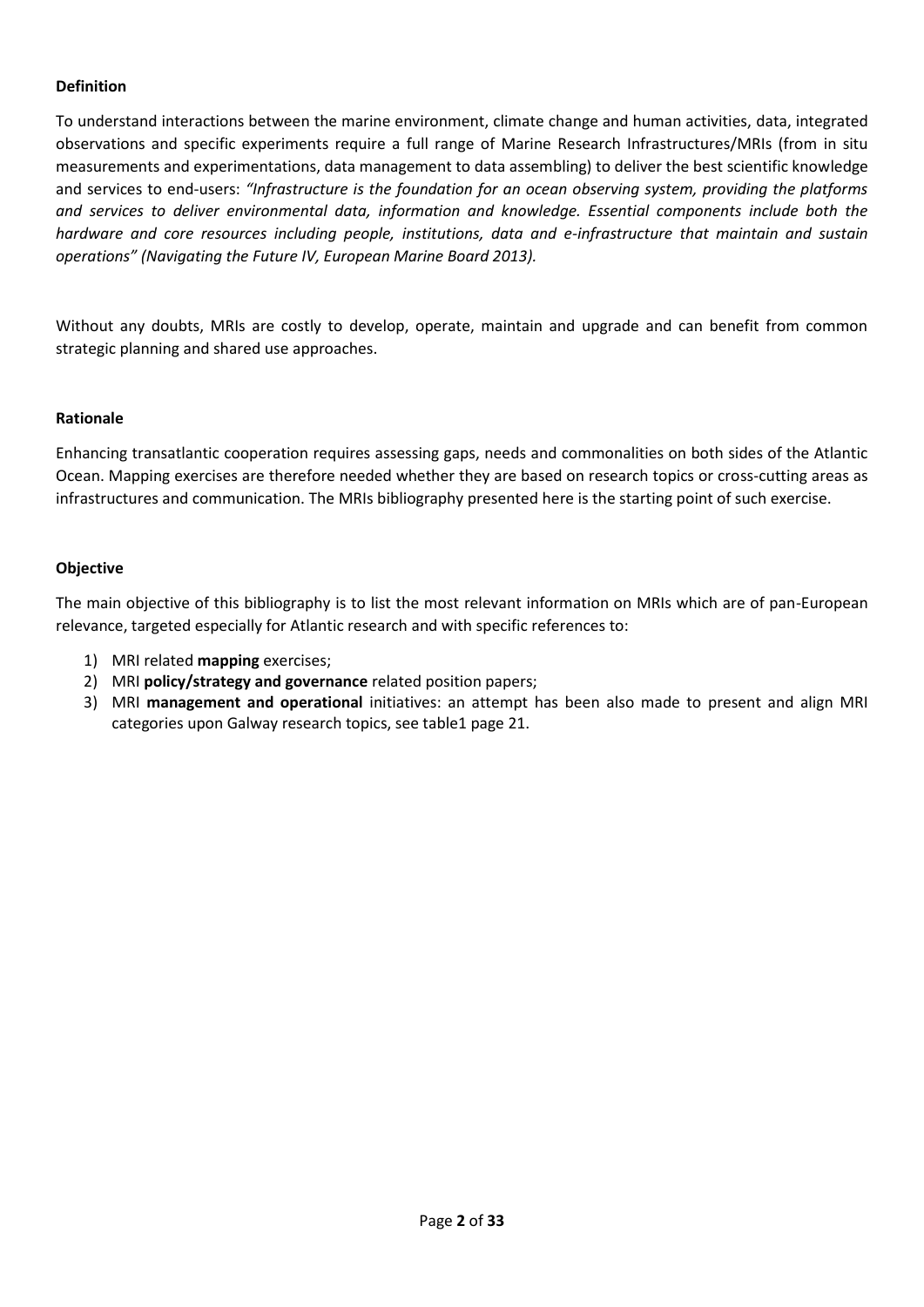# **1. MAPPING**

#### **Title:** *Towards Integrated Marine Research Strategy and Programmes*

#### **Acronym:** SEAS-ERA

**Type of instrument:** EU FP7 Project (Coordination and support action)

**Coordinator (organisation/affiliation, country):** Beatriz Morales-Nin (Ministerio de Economía y Competitividad, Spain)

**Keywords/themes:** marine ERA-NET, governance, regional basins

**Duration:** 48 months (Start Date: 01 May 2010; Completion Date: 30 April 2014)

**Funding (if available):** € 1.999.927

#### **Abstract/Description:**

SEAS-ERA aims at embracing marine and maritime research in its entirety, overarching the previous initiatives which only targeted a given area or basin and, therefore, constituting a stable and durable structure for empowering and strengthening marine research all across Europe.

For MRI, propose a plan for **a** better and sustainable use of the existing Marine Research Infrastructures (MRIs), developing a coherent vision, in line with the actions undertaken within the Capacity Programme (ESFRI opportunity list). The key issue to be addressed in SEAS-ERA is how to set up scientific joint programs while implementing a regular process for access to these MRIs. Other issues to be addressed are the sharing of a common vision, e.g. an infrastructure strategy for marine research among the Member States and other countries, fostering technological development to improve MRIs quality and service, developing a cooperation frame work and a funding tool box for shared investments, and developing a methodology for the use of industry infrastructures by public research.

#### **Main MRI deliverables:**

D4.1.1 (October 2012): "*Marine Research Infrastructures updated overview, European integration and vision of the future*"

- + Annex 1 Atlantic Region (D 6.4.1),
- + Annex 2 Mediterranean Region (D 7.4.1),
- + Annex 3 Black Sea Region (D 8.4.1)
- D4.2.1: "*MRIs common management guidelines for joint research activities*"

**Results Pertinent to Atlantic Ocean Research Alliance:** Updated overview of European Marine Research Infrastructures and strategic discussions on MRI gaps and needs.

#### **US/CA Partners/Interactions:** None

#### **South Atlantic Partners/Interactions:** None

**Links:**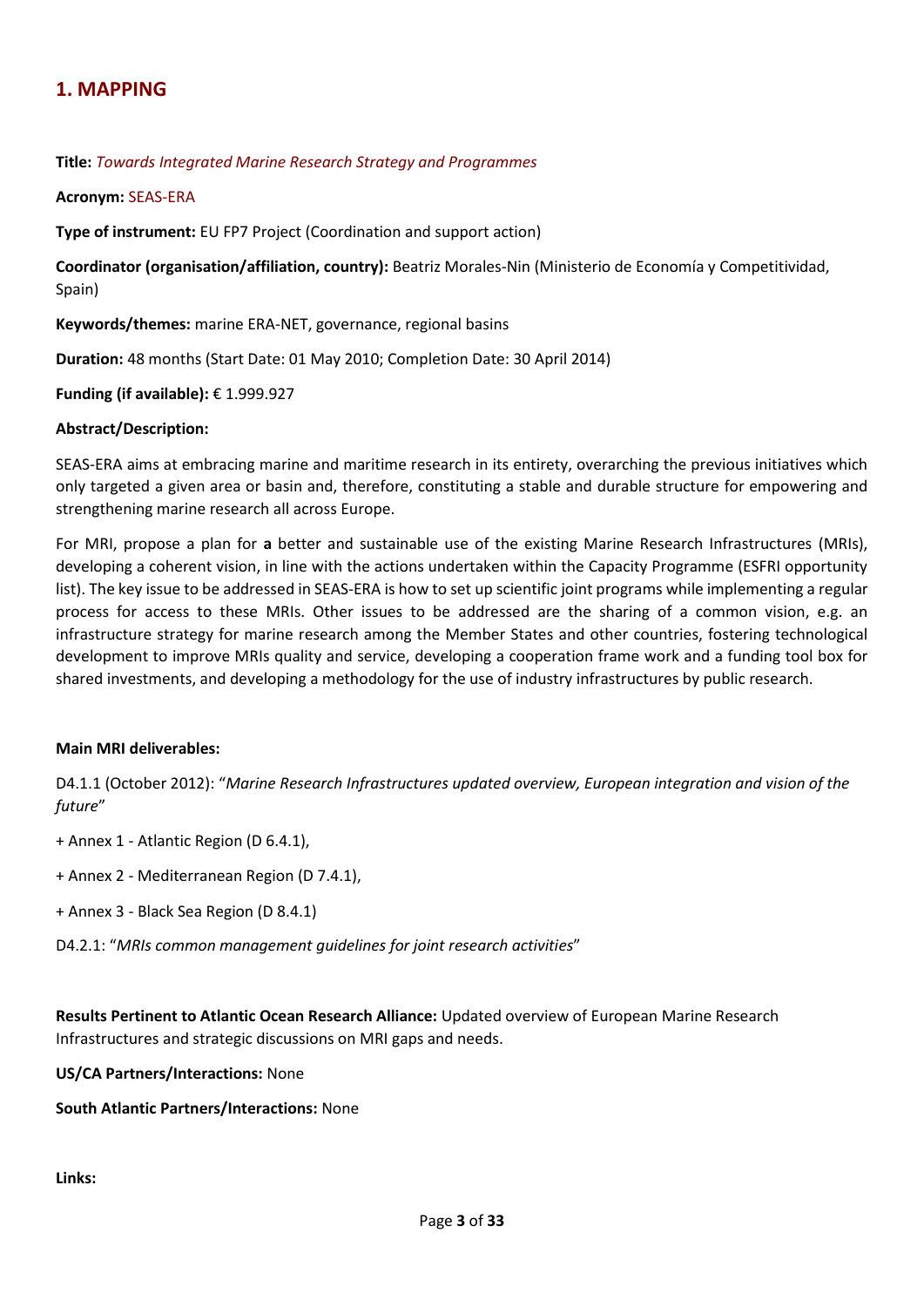All Seas-Era deliverables[: http://www.seas-era.eu/np4/19.html](http://www.seas-era.eu/np4/19.html)

Marine Research Infrastructures updated overview, European integration and vision of the future:

[http://www.seas-](http://www.seas-era.eu/np4/%7B$clientServletPath%7D/?newsId=19&fileName=D4.1.1_RI_updated_overview_and_vision_V9.pdf)

[era.eu/np4/%7B\\$clientServletPath%7D/?newsId=19&fileName=D4.1.1\\_RI\\_updated\\_overview\\_and\\_vision\\_V9.pdf](http://www.seas-era.eu/np4/%7B$clientServletPath%7D/?newsId=19&fileName=D4.1.1_RI_updated_overview_and_vision_V9.pdf)

Marine Research Infrastructures common management guidelines for joint activities:

[http://www.seas-era.eu/np4/%7B\\$clientServletPath%7D/?newsId=19&fileName=Deliverable\\_D\\_4.2.1.pdf](http://www.seas-era.eu/np4/%7B$clientServletPath%7D/?newsId=19&fileName=Deliverable_D_4.2.1.pdf)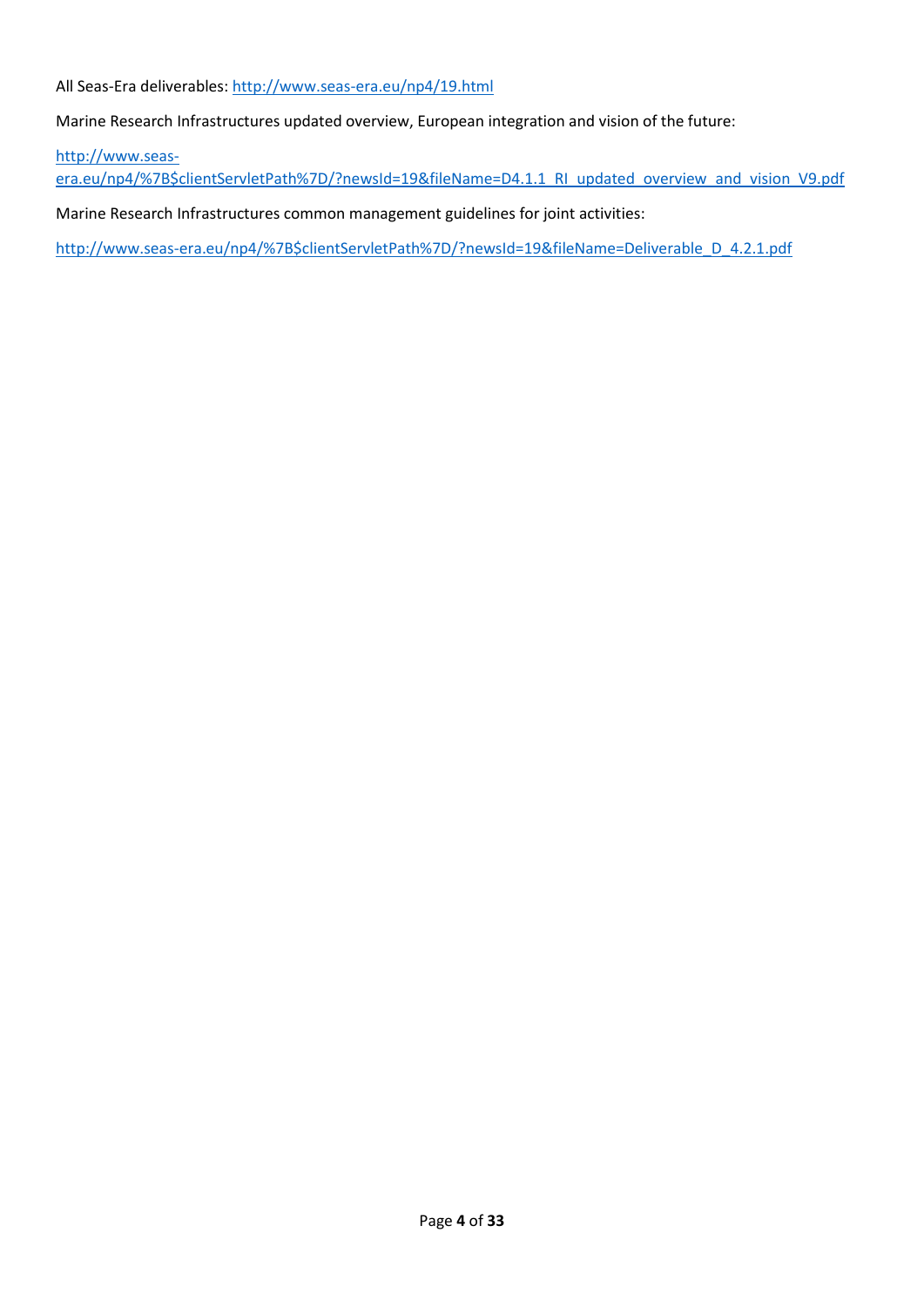## **Title:** *CSA Healthy and Productive Seas and Oceans*

# **Acronym:** CSA-OCEANS

**Type of instrument:** EU FP7 Project (Coordination and support action) **Co-ordinator (organisation/affiliation, country):** RCN, Norway **Keywords/themes:** JPI OCEANS, marine governance **Duration:** 36 months (Start Date: 01 Sept 2012) **Funding (if available):** EUR 2 337 279

# **Abstract/Description:**

CSA Oceans is a FP7 project which facilitates the implementation of JPI Oceans in its start-up phase. The project will propose tools, procedures and structures for long-term governance and operational cooperation of the Joint Programming activities. Furthermore CSA Oceans will look for best practices and innovative solutions to propose new ways of interaction between the member countries of JPI Oceans.

## **Main MRI deliverables:**

D6.1: Mapping and preliminary analysis of infrastructures, observation - data and human capacity building (2014)

[http://www.jpi-oceans.eu/library?THES\[0\]=169498&page=2](http://www.jpi-oceans.eu/library?THES%5b0%5d=169498&page=2)

D6.2: Needs and gaps in infrastructure and human capacity building to feed the SRIA (2014)

**Results Pertinent to Atlantic Ocean Research Alliance:** Mapping and preliminary analysis of marine research infrastructures and human capacity building.

A repository integrating the results of the mapping was created [\(http://rid.eurocean.org/\)](http://rid.eurocean.org/)

**US/CA Partners/Interactions:** none

**South Atlantic Partners/Interactions:** none

**Link:** [http://www.jpi-oceans.eu/library?THES\[\]=169498](http://www.jpi-oceans.eu/library?THES%5b%5d=169498)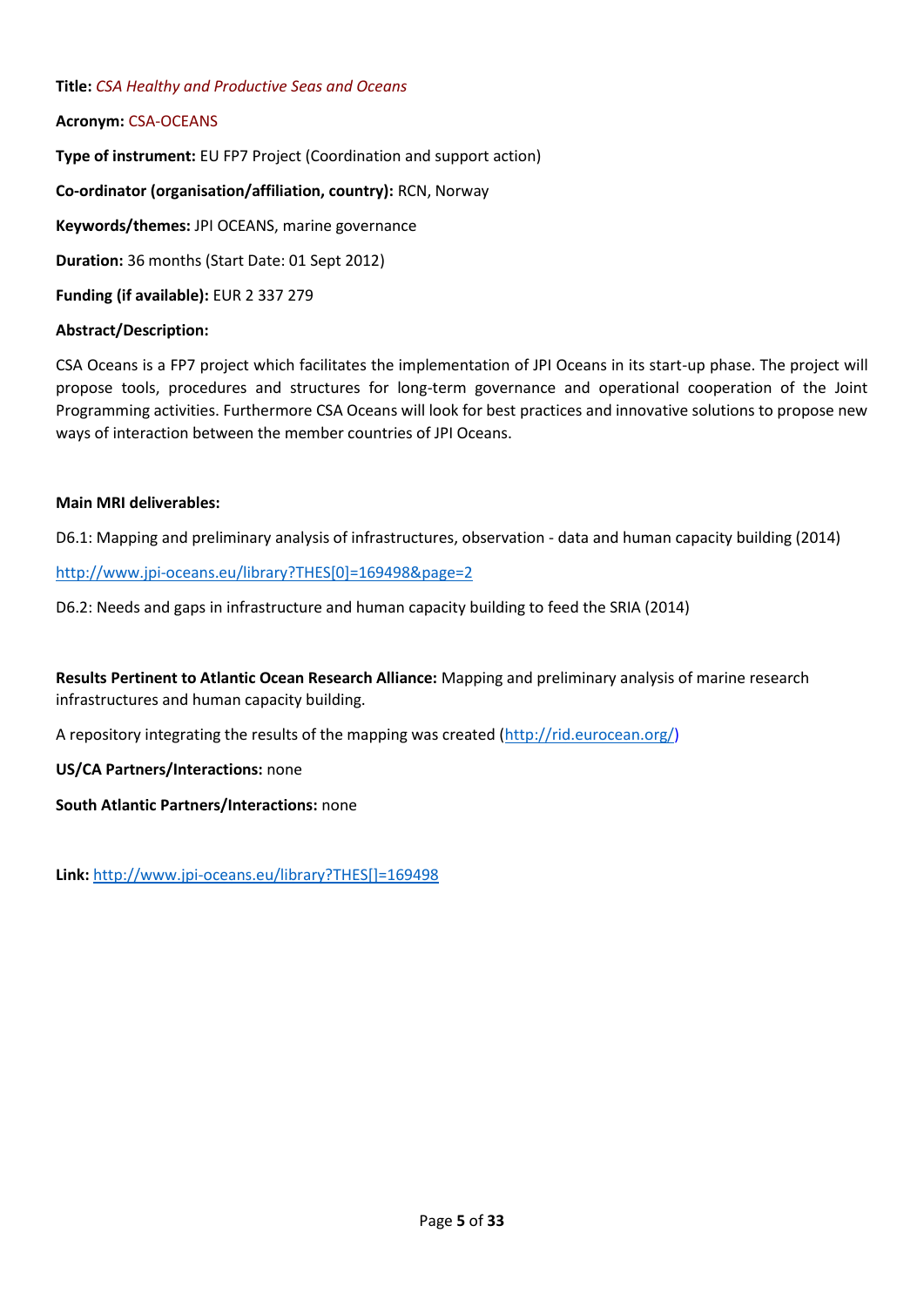# **Title:** *EurOcean Marine Research Infrastructures Database*

# **Acronym:** EurOcean\_RID

**Type of instrument:** Data/infobase informed by results acquired from several EU projects (e.g. SEAS-ERA and CSA Oceans)

**Coordinator (organisation/affiliation, country):** FCT, Portugal

**Keywords/themes:** database, InfoBase, projects, infrastructures

**Duration:** permanent updated/upgraded database/Infobase

**Funding (if available):** EurOcean members and European projects

## **Abstract/Description:**

EurOcean is a focal point for information on marine science and technology in Europe and its Internet portal is aiming to provide information on topics related to marine science and technology in Europe with a priority given to two main domains: marine research infrastructures and European research, technology and development information. EurOcean contributes to the initiatives aiming to implement a Marine European Research Area and a European maritime policy.

## **Main MRI deliverables :**

European Marine Research Infrastructures Database (RID):<http://rid.eurocean.org/> with includes three specialized modules:

EU Research Vessels Infobase:<http://www.rvinfobase.eurocean.org/>

EU Large exchangeable instruments Infobase:<http://www.lexiinfobase.eurocean.org/>

EU Aquaculture experimental and research facilities Infobase:<http://www.mefinfobase.eurocean.org/>

Marine Knowledge Gate 2.0 (marine EU funded projects, outputs etc.):<http://www.kg.eurocean.org/>

## **Results Pertinent to Atlantic Ocean Research Alliance**

EurOcean maintains a searchable database of all kinds of marine research infrastructures operated in Europe (> 900 facilities recorded) including Research Vessels (RV) for ocean access, underwater vehicles/instruments for deep sea operations, *in-situ* Observing Systems (mobile and fixed autonomous ocean platforms, coastal observatories), Marine Biology labs and Aquaculture research facilities.

## **US/CA Partners/Interactions:** none

**South Atlantic Partners/Interactions:** none

**Link:** <http://www.eurocean.org/>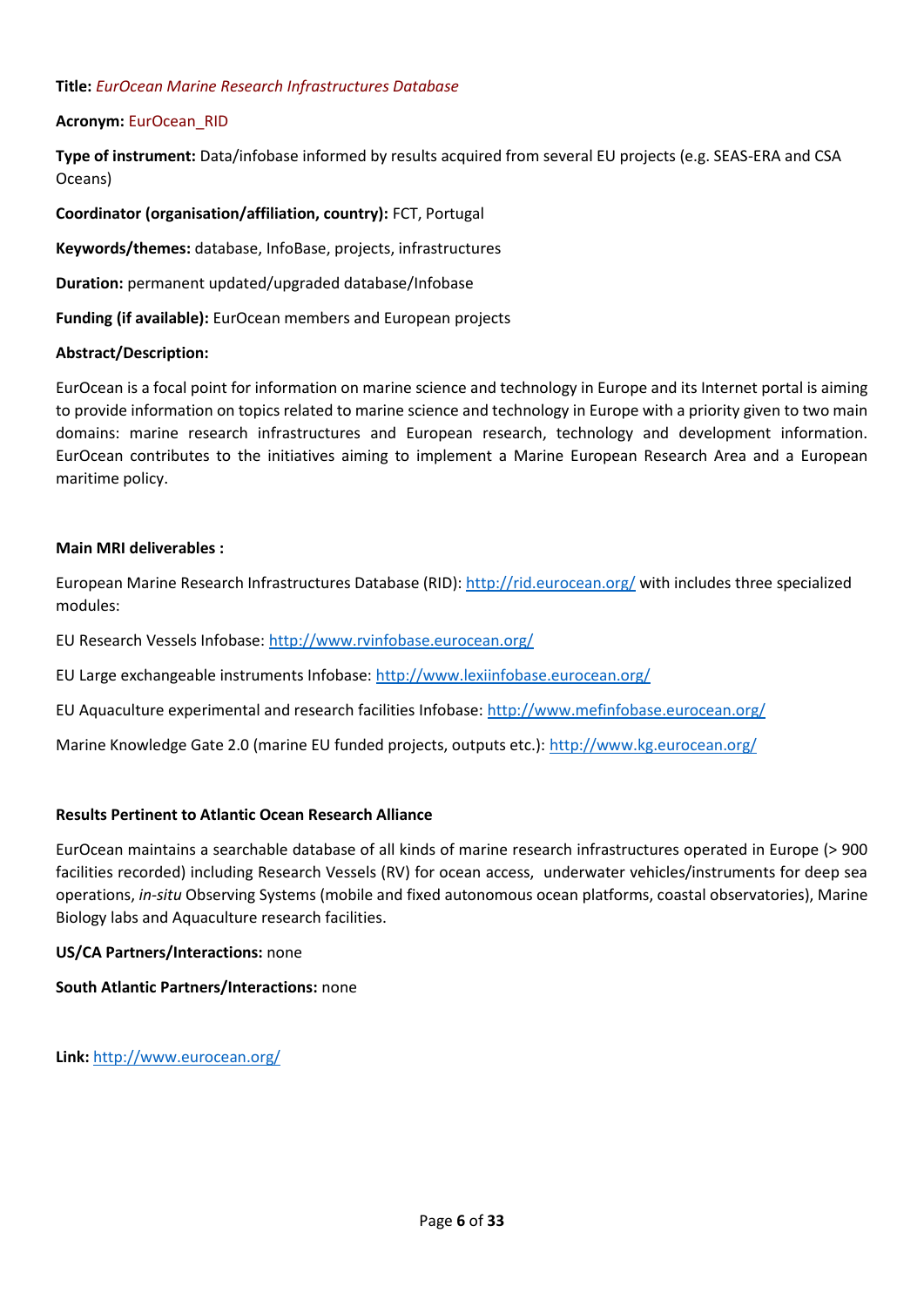# **Title:** *Aquaculture Infrastructures for Excellence in European Fish Research*

# **Acronym/reference:** AQUAEXECEL

**Type of instrument:** EU FP7 INFRA I3 project

**Co-ordinator (organisation/affiliation, country):** INRA/FR (coordinator), NTNU/No (D2.5 main author)

**Keywords/themes: a**quaculture, research infrastructures, gaps and needs

**Duration:** March 2011 – February 2015 (48 Months)

**Funding:** EUR 11,845,000

# **Abstract/Description:**

In order to avoid infrastructure duplication in the planning of new tools and services for future aquaculture development in Europe, a gap analysis was carried out. This in-depth study was based on the conclusions found in the EATIP SRIA and on the currently available expertise and properties in existing RIs in Europe. Conclusions show that European RIs cover a large part of the expertise that is needed to comply with the main challenges in the aquaculture sector. However, several specific goals that were set by the EATIP in its strategic agenda were found not to be sufficiently covered by current RIs in Europe and rely on expertise and/or facilities from  $3<sup>d</sup>$  countries or on the development of new research teams and infrastructure.

# **Main MRI deliverables**

The gap analysis revealed a number of knowledge gaps and research infrastructures dealing with gap areas in the thematic areas. This overview includes international RIs including US, Canadian and Brazil ones listed in annex 3 of the deliverable D2.5.

# **Results Pertinent to Atlantic Ocean Research Alliance:** Yes

**US/CA partner/ interactions:** Yes

# **South Atlantic Partners/Interactions:** Yes

Link: [http://www.aquaexcel.eu/images/Deliverables\\_2015/aquaexcel\\_d2.5.pdf](http://www.marineboard.eu/navigating-future-0)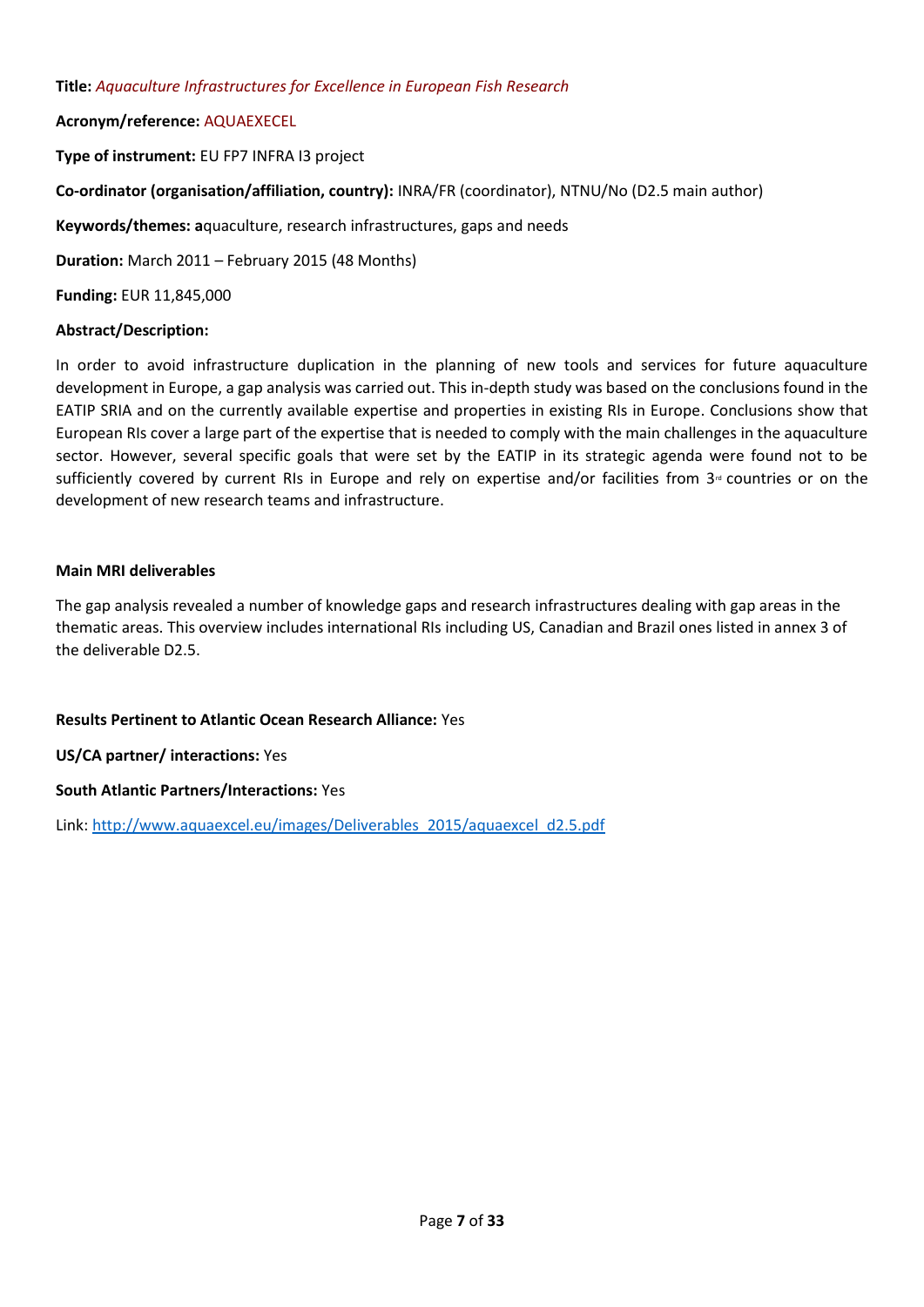**Title:** *ERA-Marine BioTechnology Open Stakeholder Consultation: Infrastructures and tools* **Acronym/reference:** ERA MarineBiotech

**Type of instrument :** FP7 ERA-NET project

**Co-ordinator (organisation/affiliation, country):** Steinar Bergseth, Research Council of Norway

**Keywords/themes: m**arine biotechnology, research infrastructures, tools

**Duration:** 2011-2013

**Funding (if available):** €1,186,437

#### **Abstract/Description:**

Infrastructures and tools could be interpreted as anything from vessels necessary for sampling material for bioprospecting and biodiscovery, but it could also be interpreted as specific tools needed for handling sampled material or processing equipment, including pilot plant facilities. As the toolbox has also been tremendously developed, and continues to develop, analytical equipment and advanced instrumentation at lab scale is also relevant to consider.

#### **Main MRI deliverables**

Overall it is estimated that modern infrastructures and tools are essential for the successful development of marine biotechnology, but it is realised that good equipment is very expensive and difficult to get funding for. The quality of existing infrastructure is in general estimated as good, but there is a need for continuous updating if level of research and innovation is to be continued at the present level. Availability is fairly good, but due to lack of collaboration between academia and industry, the two sides are not utilizing existing infrastructure and tools optimally. It is also considered that infrastructures are scattered in Europe.

## **Results Pertinent to Atlantic Ocean Research Alliance:** Yes

**US/CA partner interactions:** Yes

**South Atlantic Partners/Interactions:** Yes

#### **Link:**

[http://www.marinebiotech.eu/sites/marinebiotech.eu/files/public/D.3.1-3.5%20Report%20on%20ERA-](http://www.marinebiotech.eu/sites/marinebiotech.eu/files/public/D.3.1-3.5%20Report%20on%20ERA-MBT%20Open%20Stakeholder%20consultation.pdf)[MBT%20Open%20Stakeholder%20consultation.pdf](http://www.marinebiotech.eu/sites/marinebiotech.eu/files/public/D.3.1-3.5%20Report%20on%20ERA-MBT%20Open%20Stakeholder%20consultation.pdf)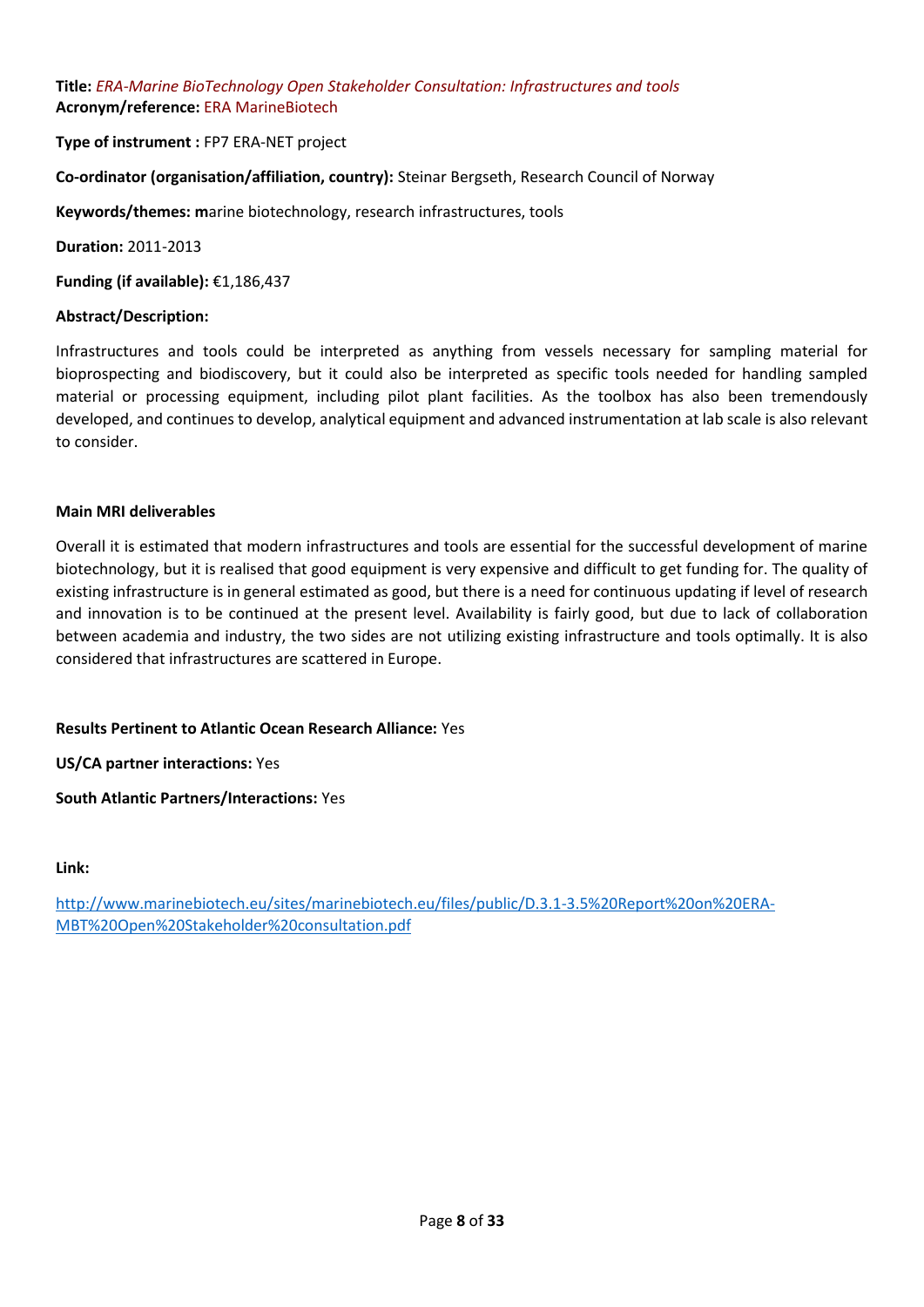**Title:** *Cooperation EU-US: strengthening the cooperation between the US and the EU in the field of Environmental Research Infrastructures.*

# **Acronym:** COOPEUS

**Type of instrument:** EU FP7 Project (Coordination and support action) + Support of NSF

**Co-ordinator:** C.Waldmann (MARUM/University of Bremen, GE)

**Keywords/themes:** transatlantic cooperation, research infrastructures, ocean observatories

**Duration** 2012-2015

**Funding (if available)**

## **Abstract/Description:**

The COOPEUS project was initiated in 2012 bringing together 10 research infrastructures (RIs) in environmental sciences from the EU and US in order to improve the discovery, access, and use of environmental information and data across scientific disciplines and across geographical borders. The COOPEUS mission is to facilitate readily accessible research infrastructure data to advance our understanding of Earth systems through an international communitydriven effort, by:

- Bringing together both user communities and top-down directives to address evolving societal and scientific needs;
- Removing technical, scientific, cultural and geopolitical barriers for data use; and
- Coordinating the flow, integrity and preservation of information.

# **Main MRI deliverables**

COOPEUS has come a long way improving the cross-disciplinary and transnational RIs collaboration and interworkability. COOPEUS' evaluation of the environmental RI landscape and recommendations for actions to facilitate the accessibility of data from research infrastructures to advance our understanding across Earth systems through an international community-driven effort will be presented in the COOPEUS roadmap, which is currently being produced in a collaborative effort by all COOPEUS partners.

D4.1 – [Ocean Observations](http://www.coopeus.eu/wp-content/uploads/2013/04/D4-1.COOPEUS-Facts_Finding_10_03.pdf) – fact finding report D4.2 – Gap analysis report – [Ocean Observations](http://www.coopeus.eu/wp-content/uploads/2013/01/Gap-analysis-report-Ocean-Observations-prepared-by-INGV.pdf) D8.2 – [COOPEUS RI summary report](http://www.coopeus.eu/wp-content/uploads/2013/01/D8.2-COOPEUS-RI-summary-report-prepared-by-FMI.pdf)

## **Results Pertinent to Atlantic Ocean Research Alliance:** Yes

## **US/CA Partners/Interactions:** Yes

US counterparts that are responsible for the NSF funded projects AMISR, EarthScope, DataONE, OOI and NEON

## **South Atlantic Partners/Interactions:** Foreseen

**Link:** <http://www.coopeus.eu/>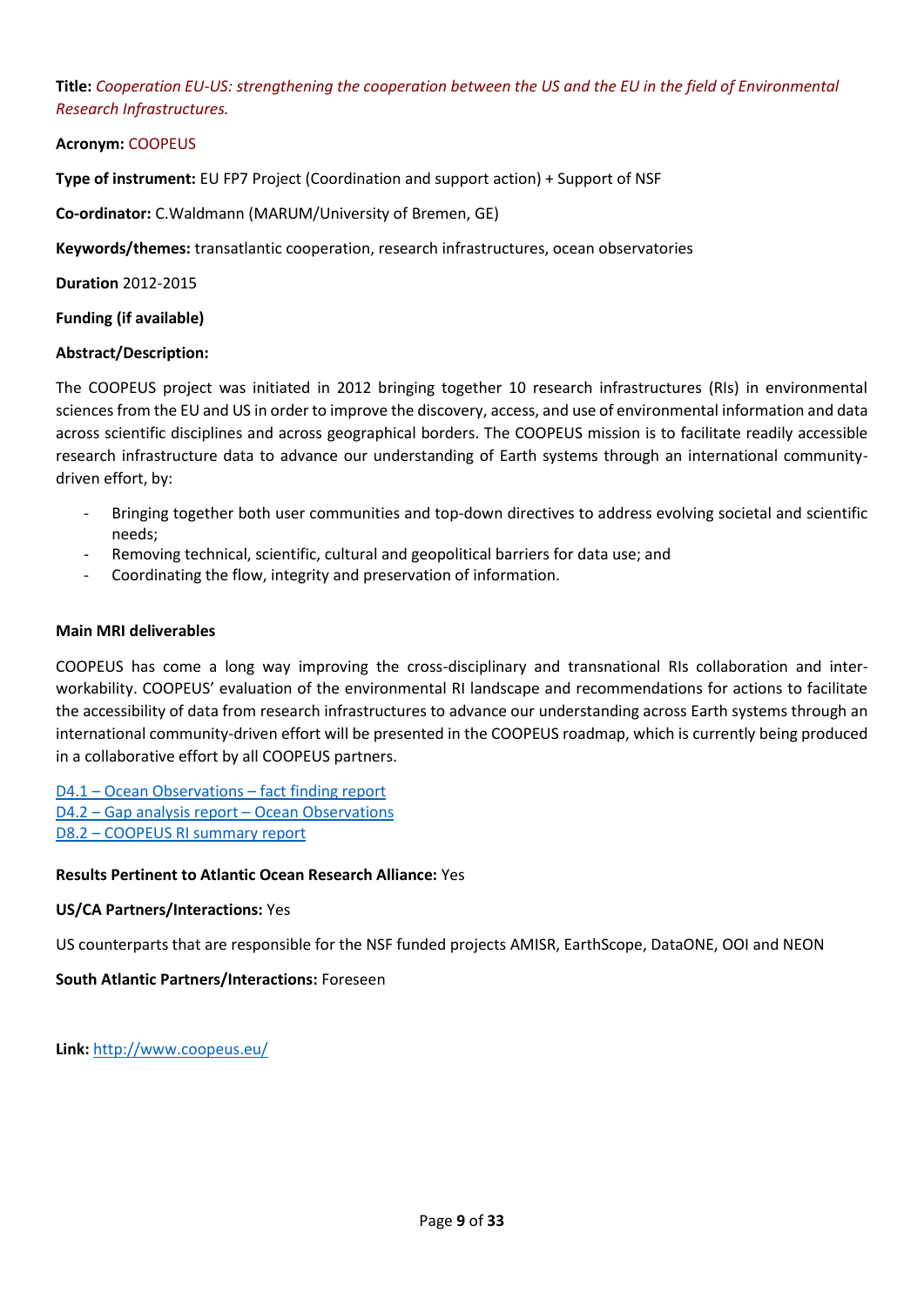# **2. STRATEGY & POLICY**

## **Title:** *A framework for ocean observing*

**Acronym:** #

**Type of instrument:** Position/strategic document

**Coordinator (organisation/affiliation, country):** post-OceanObs'09 Task Team

**Keywords/themes:** marine observations, observing systems

**Duration:** #

**Funding:** #

**Abstract/Description:** this Executive Summary of the report on A Framework for Ocean Observing (IOC/INF-1185) was prepared by the post-OceanObs'09 Task Team, commissioned by the sponsors of the conference (www.oceanobs09.net, 21–25 September 2009, Venice, Italy) to recommend a framework for sustained and integrated ocean observing.

#### **Main MRI deliverables**

Report: [http://www.oceanobs09.net/foo/FOO\\_Report.pdf](http://www.oceanobs09.net/foo/FOO_Report.pdf)

#### **Results Pertinent to Atlantic Ocean Research Alliance**

The report has informed a draft resolution on "*Strengthening and Streamlining GOOS*" anticipated as an outcome of the Tenth Session of the Intergovernmental Committee for GOOS (I-GOOS-X, UNESCO, Paris, 20 June 2011).

**US/CA Partners/Interactions:** Yes

**South Atlantic Partners/Interactions:** Yes

**Links:** 

[http://www.oceanobs09.net](http://www.oceanobs09.net/)

<http://unesdoc.unesco.org/images/0021/002111/211196e.pdf>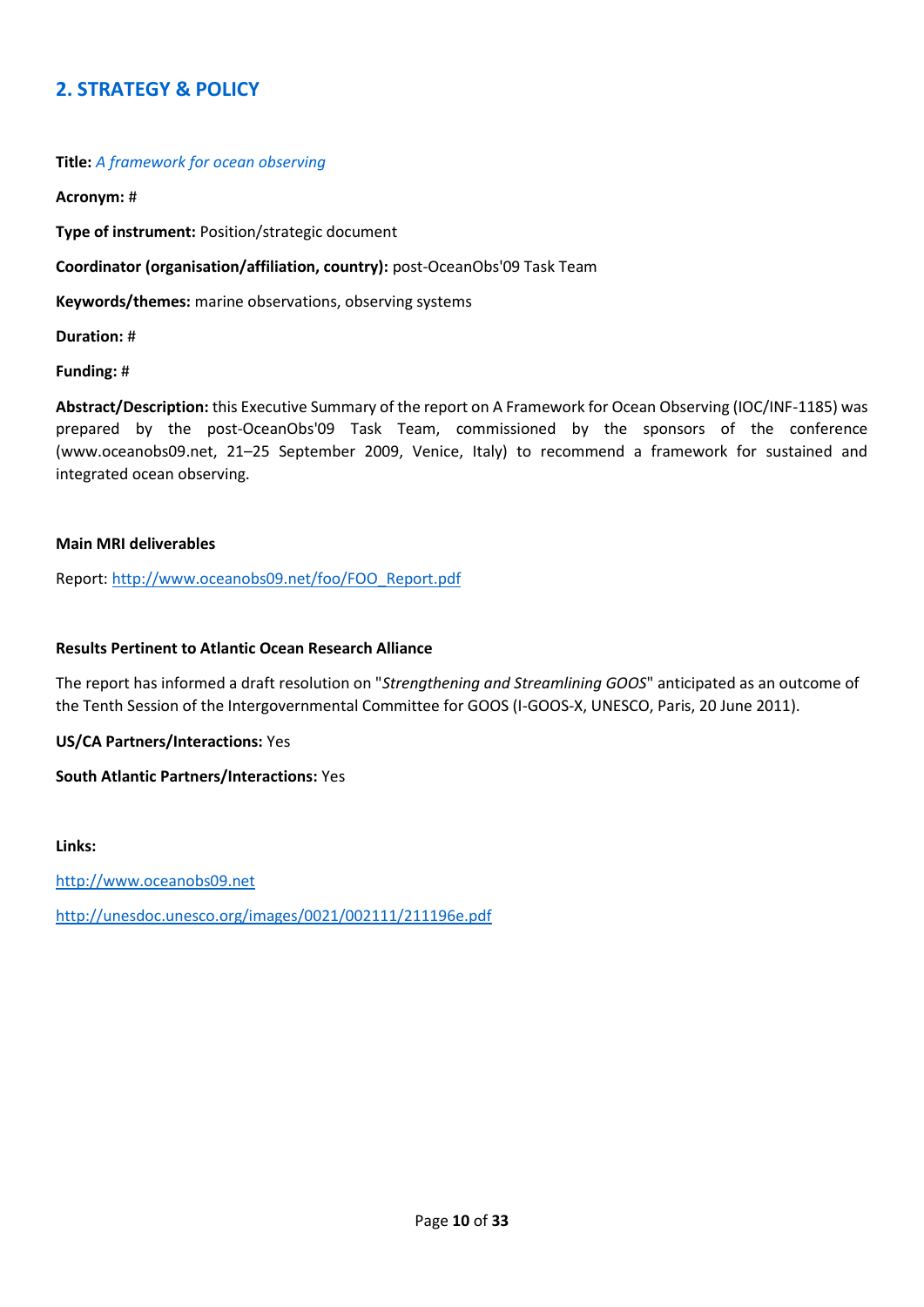## **Title:** *Oceans and Society: Blue Planet (GEO)*

# **Acronym:** #

**Type of instrument:** Position/strategic document

**Coordinator (organisation/affiliation, country):** POGO (Partnership for Ocean Global observations)

**Keywords/themes:** Ocean observations, societal challenges

**Duration:** #

**Funding:** #

# **Abstract/Description:**

Oceans and Society: Blue Planet" is the over-arching Marine Task within the Group on Earth Observations (GEO). GEO is an intergovernmental body dedicated to the effective use of Earth observation (in situ or via remote sensing) for societal benefit. It is comprised of 90 member nations, the European Commission and 77 Participating Organizations, including POGO, GOOS and CEOS.

"Oceans and Society: Blue Planet" seeks, through the mobilisation of expert knowledge, to raise public awareness of the role of the oceans in the Earth system, of their impacts (good and bad) on humankind, and of the societal benefits of ocean observations; to coordinate the various marine initiatives within GEO and develop synergies between them; and to advocate and advance the establishment and maintenance of a global observing network for the oceans, which acknowledges the value of ocean observations and their contribution to helping alleviate societal issues in multiple areas.

In 2012, GEO was restructured following a new [Work Plan](http://www.earthobservations.org/geoss_imp.php) for 2012-2015. POGO submitted a proposal for a new Task on Oceans, with the aim to bring together all the ocean observing elements within GEO and enhance their visibility. The proposal was accepted, and "Oceans and Society: Blue Planet" was included in the "Societal Benefits" section of the Work Plan. The Task was officially launched during a Kick-Off Symposium in Brazil in November 2012.

The Global Earth Observation System of Systems [\(GEOSS\)](http://www.earthobservations.org/geoss.shtml) aims to supply decision support tools to a wide variety of users, by linking together existing and planned observing systems around the world and support the development of new ones where gaps currently exist. GEOSS addresses nine "societal benefit areas" (SBA) of critical importance to people and society. The ocean impacts on all of these. Blue Planet focuses particularly, but not exclusively, on Climate, Ecosystems, Agriculture and Biodiversity.

## **Main MRI deliverables**

# Book: *"Oceans and Society: Blue Planet Book"*

The book is structured around the six components of the Blue Planet Task. Targeted at all stakeholders within the ocean and marine community, this volume discusses current activities and future actions and raises awareness for the further development and implementation of the Blue Planet agenda. Readers will learn more about ocean observations, how they can be integrated, and their applications to benefit society as a whole.

<http://www.oceansandsociety.org/products/book.html>

**Blue Planet White Paper:** <http://www.oceansandsociety.org/files/white-paper.pdf>

**Results Pertinent to Atlantic Ocean Research Alliance:** "Global Integration of Ocean observations" and their applications to benefit society as a whole.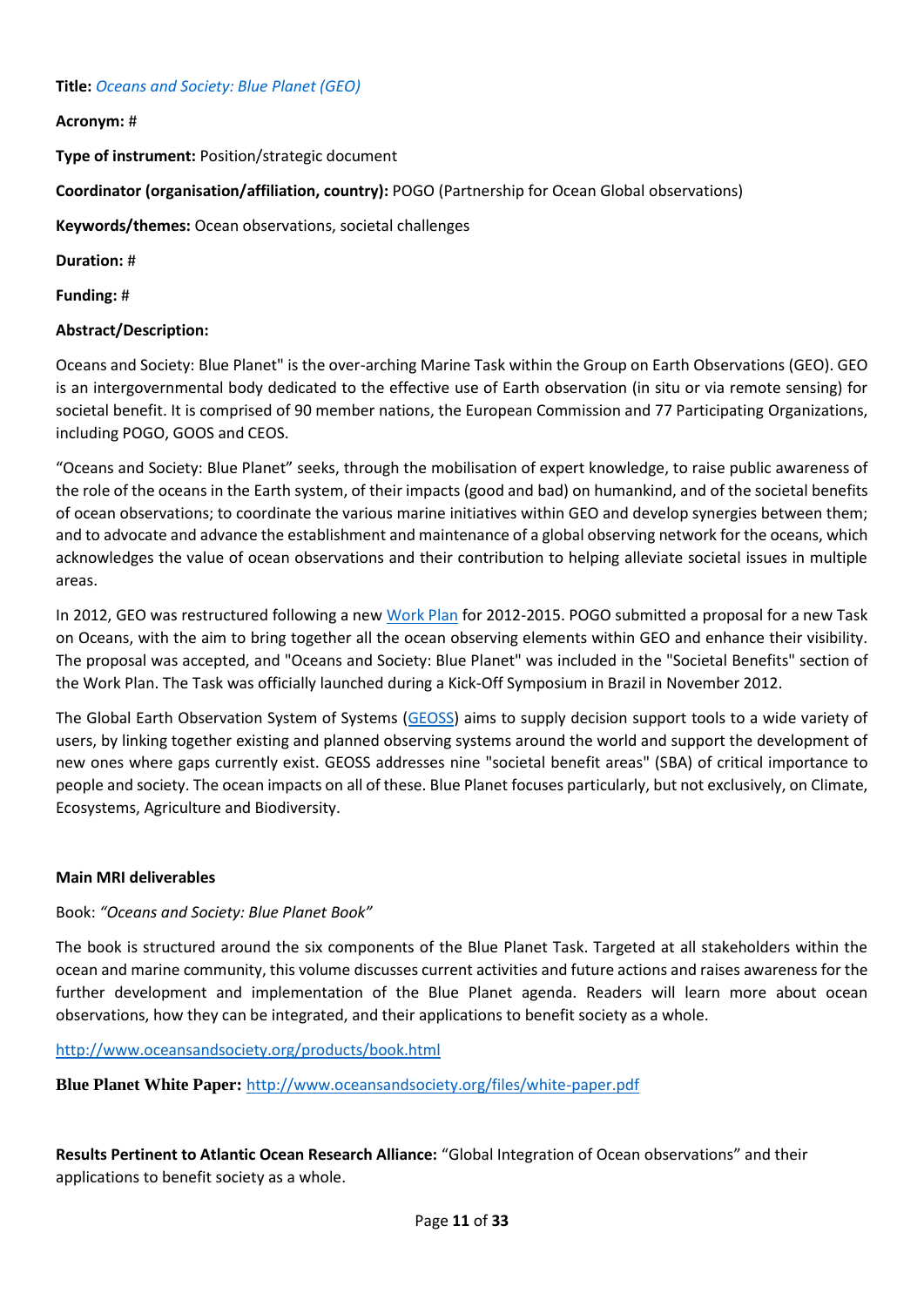# **US/CA Partners/Interactions:** Yes

# **South Atlantic Partners/Interactions:** Yes

**Links:** 

[http://www.oceanobs09.net](http://www.oceanobs09.net/)

<http://unesdoc.unesco.org/images/0021/002111/211196e.pdf>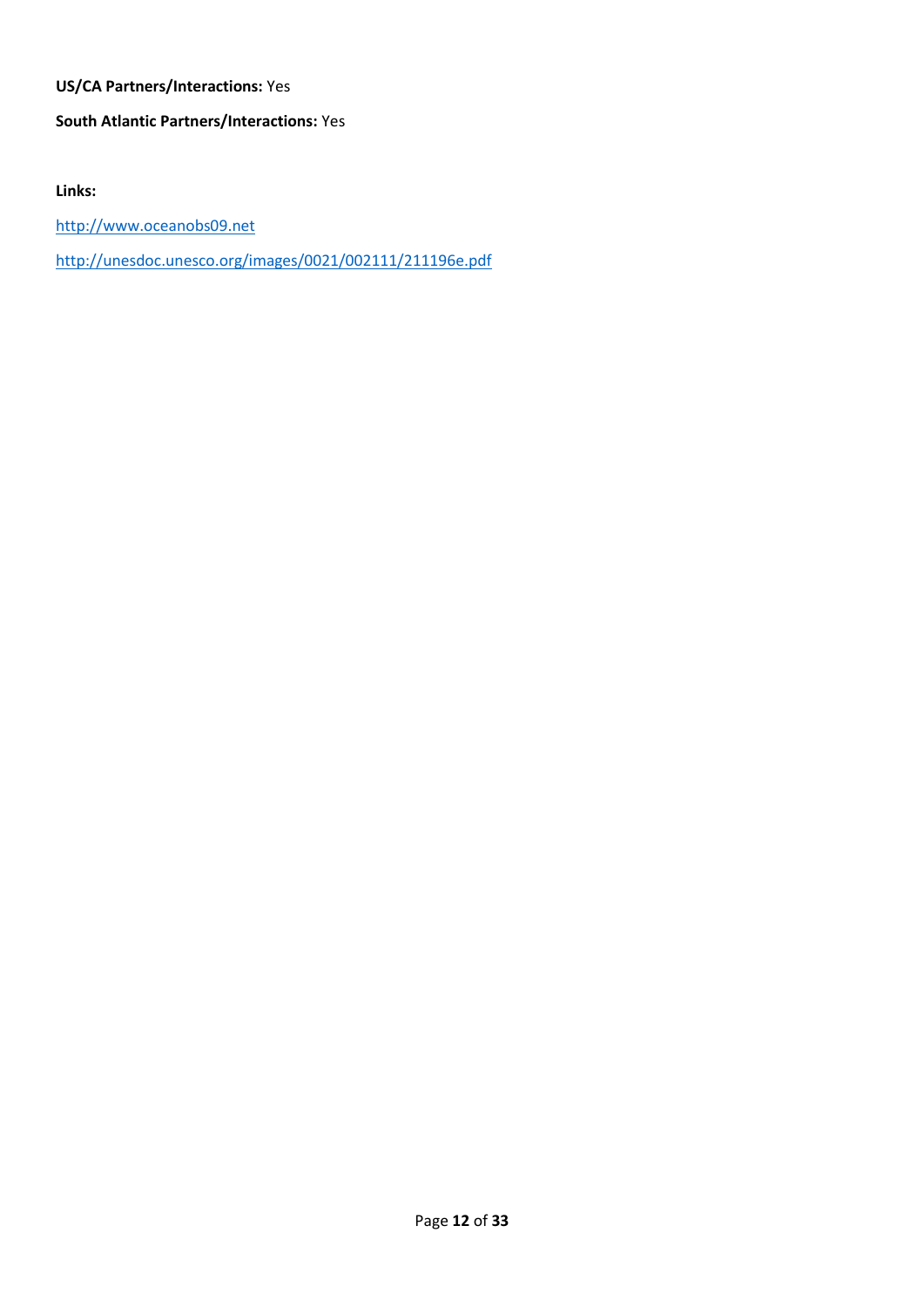**Title:** *European Strategy for Marine and maritime research*

**Acronym:** COM (2008)534

**Type of instrument**: position/strategic document

**Coordinator (organisation/affiliation, country):** European Commission

**Keywords/themes:** European maritime policy

**Duration:** #

**Funding:** #

# **Abstract/Description:**

The Commission's strategy has been developed along two principal strands. The first consists of improving the capacity of European research to tackle the complexity of marine ecosystems, while the other aims to develop new forms of governance.

A number of actions are proposed which apply to:

- capacity-building in terms of infrastructure (for example, monitoring and data collection facilities, ocean observatories, sub-sea technologies and specialised research vessels), innovation and education;
- the development of integration between knowledge and observation data as well as the promotion of interdisciplinary research activities on cross-cutting themes (for example the impact of human activity on coastal and marine ecosystems or the protection and exploitation of marine biodiversity), including technology transfer ;
- the promotion of synergies through a combination of different forms of funding both private and at regional, national and Community levels. It also plans to develop international cooperation because the problems related to the oceans have a global dimension.

This strategy follows the [Communication](http://eur-lex.europa.eu/legal-content/EN/AUTO/?uri=uriserv:l66049) of October 2007 called "An Integrated Maritime Policy for the European Union". In this Communication the Commission reasserted that its main objective was to create the necessary conditions for growth in maritime activities, whilst also ensuring the protection of marine ecosystems in accordance with the [Strategy for the marine environment.](http://eur-lex.europa.eu/legal-content/EN/AUTO/?uri=uriserv:l28164)

This strategy constitutes a separate element of the European Research Area. It represents one of the first attempts to fully establish the ERA within a specific research sector.

## **Main MRI deliverables**

[http://ec.europa.eu/research/participants/portal4/doc/call/fp7/fp7-ocean-2011/30283-com%282008%29534](http://ec.europa.eu/research/participants/portal4/doc/call/fp7/fp7-ocean-2011/30283-com%282008%29534-a_european_strategy_for_marine_and_maritime_research_en.pdf) a european strategy for marine and maritime research en.pdf

## **Results Pertinent to Atlantic Ocean Research Alliance**

European Strategy for Marine and maritime research, of which international cooperation is a key component

**US/CA partner/ interactions:** Yes

# **South Atlantic Partners/Interactions:** Yes

## **Link (same as above):**

[http://ec.europa.eu/research/participants/portal4/doc/call/fp7/fp7-ocean-2011/30283-com%282008%29534](http://ec.europa.eu/research/participants/portal4/doc/call/fp7/fp7-ocean-2011/30283-com%282008%29534-a_european_strategy_for_marine_and_maritime_research_en.pdf) a european strategy for marine and maritime research en.pdf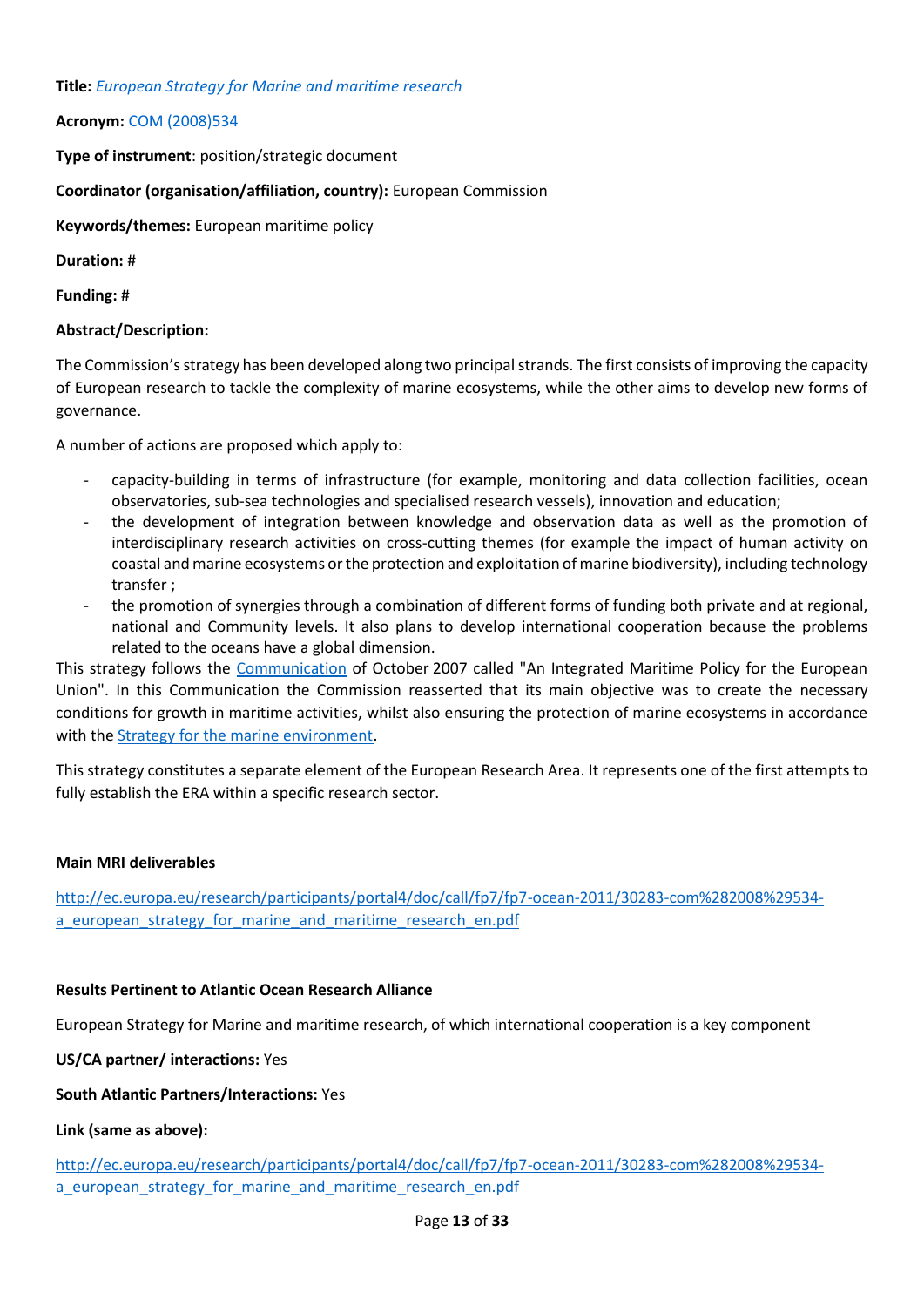**Title:** *Marine Knowledge 2020: marine data and observation for smart and sustainable growth*

# **Acronym/reference:** COM (2010) 461

**Type of instrument:** Position/strategic document

**Co-ordinator (organisation/affiliation, country):** European Commission

**Keywords/themes:** European maritime policy, data management, scientific knowledge

**Duration:** #

**Funding:** #

**Abstract/Description:** this Communication proposes an action plan intended to improve the use of scientific knowledge through a more coordinated approach to marine data collection and assembly.

# **Results Pertinent to Atlantic Ocean Research Alliance**

Improving knowledge of the seas and oceans is one of the three cross-cutting tools of the EU's integrated maritime [policy.](http://eur-lex.europa.eu/legal-content/EN/AUTO/?uri=uriserv:l66049) This instrument can also contribute towards the objectives of the other two instruments, namely better spatial [planning](http://eur-lex.europa.eu/legal-content/EN/AUTO/?uri=celex:52008DC0791) and [integrated maritime surveillance.](http://eur-lex.europa.eu/legal-content/EN/AUTO/?uri=uriserv:pe0011)

# **US/CA partner/ interactions:** Yes

**South Atlantic Partners/Interactions:** Yes

**Link:** <http://eur-lex.europa.eu/legal-content/EN/TXT/?uri=URISERV:ev0025>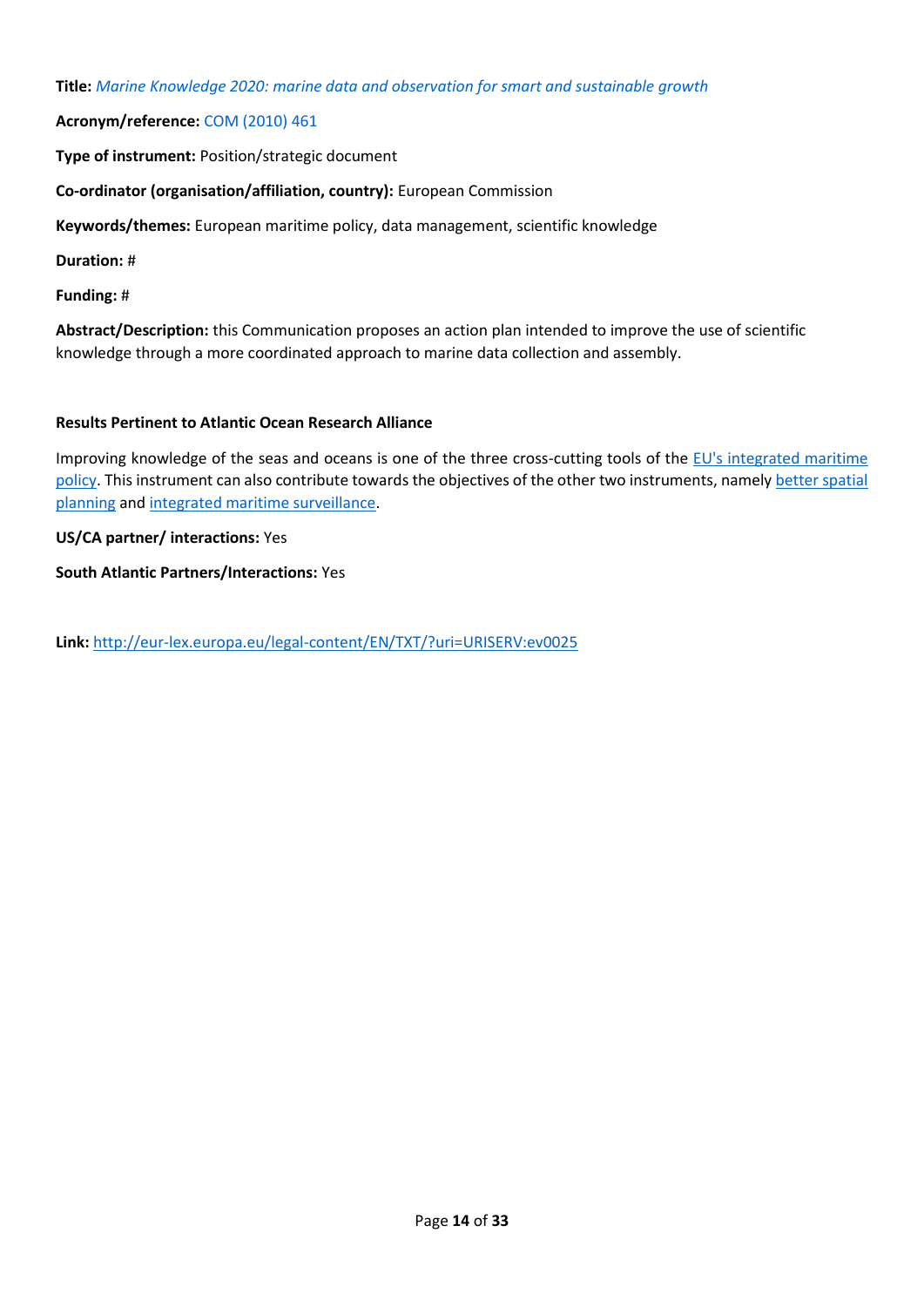**Title:** *Global change: towards global research infrastructure, EU support for research infrastructures in environmental and earth sciences* 

# **Acronym/reference:** EC Report 2012 EUR 25253

**Type of instrument:** Position/strategic document

**Coordinator (organisation/affiliation, country):** European Commission

**Keywords/themes:** environmental research infrastructures

**Duration:** #

**Funding:** #

# **Abstract/Description:**

European landscape for environmental research infrastructures: EU support for the development of pan-European research infrastructures including for ocean and marine research.

**Results Pertinent to Atlantic Ocean Research Alliance:** International cooperation is promoted

**US/CA partner/ interactions:** Yes

**South Atlantic Partners/Interactions:** Yes

Links: [https://ec.europa.eu/research/infrastructures/pdf/global\\_change.pdf](https://ec.europa.eu/research/infrastructures/pdf/global_change.pdf)

Update[: https://ec.europa.eu/research/infrastructures/pdf/thematic/KI0414648ENE](https://ec.europa.eu/research/infrastructures/pdf/thematic/KI0414648ENE-environment.pdf#view=fit&pagemode=none)[environment.pdf#view=fit&pagemode=none](https://ec.europa.eu/research/infrastructures/pdf/thematic/KI0414648ENE-environment.pdf#view=fit&pagemode=none)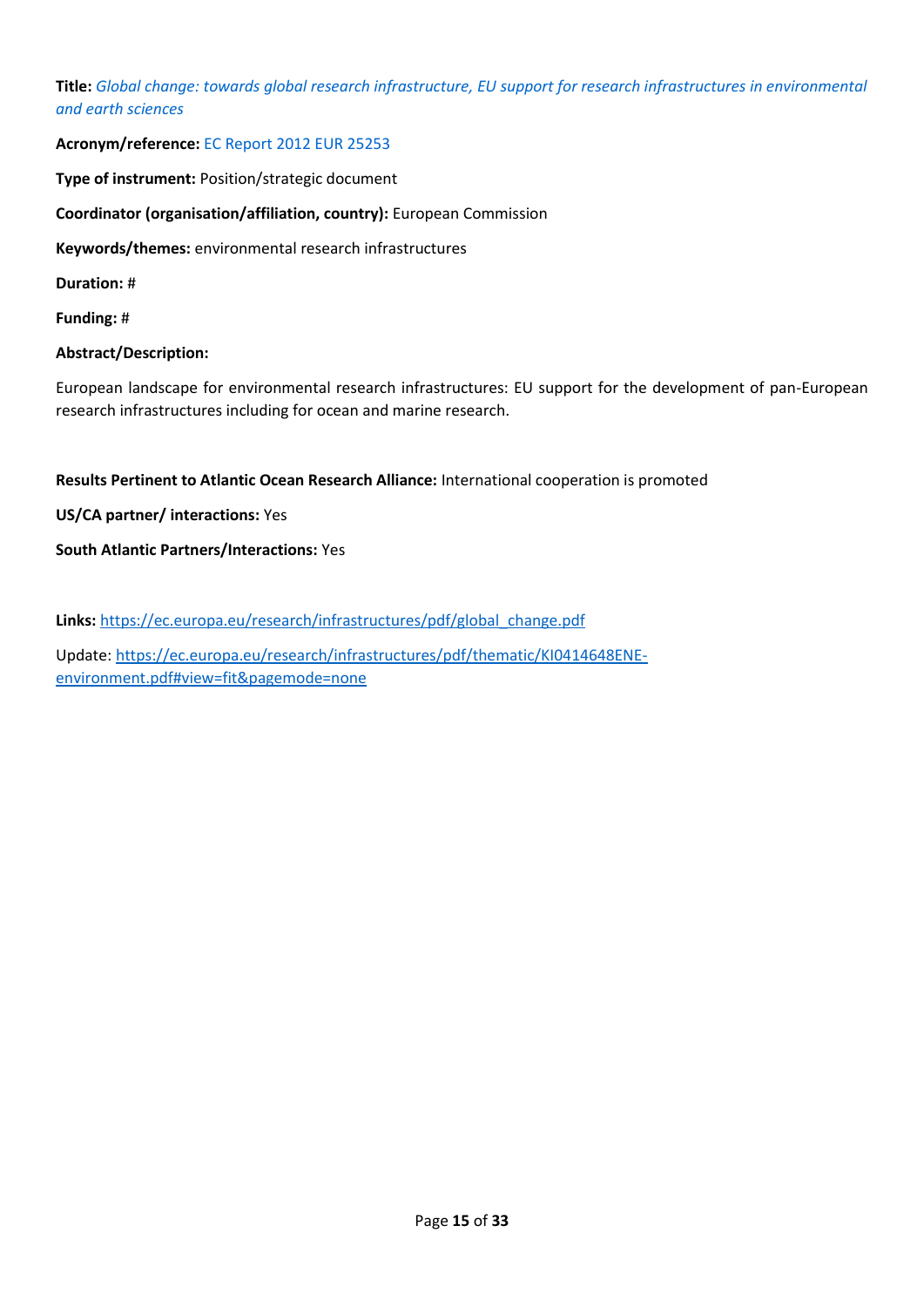## **Title:** *Towards European Integrated Ocean Observation*

# **Acronym/reference:** DG R&I Expert group report on MRI, January 2013

**Type of instrument:** Position/strategic document

# **Coordinator (organisation/affiliation, country):** European Commission

**Keywords/themes:** ocean observation, research infrastructures

**Duration:** #

**Funding:** #

# **Abstract/Description:**

Launched in 2007, the EU maritime policy (IMP) pursues the broad objective of an integrated and sustainable development of sea-related activities. The EU Strategy for Marine and Maritime Research for Marine and Maritime Research COM (2008)534 was adopted in 2008 to provide a solid science base to the IMP and respond to societal needs such as blue growth, the good environmental status of the seas, the adaptation to climate change and marine/coastal safety. The strategy considers the coordinated development of marine research infrastructures at European level in relation to these needs as an essential objective to be pursued by the Commission in cooperation with Member States. Marine Research Infrastructures (MRIs) must also be managed at the European scale because marine challenges do not stop at national borders and synergies can be achieved at European level. The establishment of the expert group on MRIs, in March 2010, was one of the actions undertaken to pursue the strategy objective of promoting European marine research infrastructures. The objectives of the expert group were to identify important gaps and needs in European scale MRIs, propose mechanisms to link MRI needs with funding opportunities and advise on governance for European scale MRI. The Group focused its work on MRIs, which support directly or indirectly the collection and use of marine data, i.e. marine observation infrastructures, because ocean observation is a key enabling area of activity, which underpins all marine and maritime activities. It also decided to take a strategic approach, looking at the "big picture" in terms of governance and identifies big gaps and strategic issues in qualitative terms.

# **Results Pertinent to Atlantic Ocean Research Alliance:** International cooperation is promoted

**US/CA partner/ interactions:** Yes

**South Atlantic Partners/Interactions:** Yes

**Link:** [https://ec.europa.eu/research/infrastructures/pdf/toward-european-intagrated-ocean-observation](https://ec.europa.eu/research/infrastructures/pdf/toward-european-intagrated-ocean-observation-b5_allbrochure_web.pdf)[b5\\_allbrochure\\_web.pdf](https://ec.europa.eu/research/infrastructures/pdf/toward-european-intagrated-ocean-observation-b5_allbrochure_web.pdf)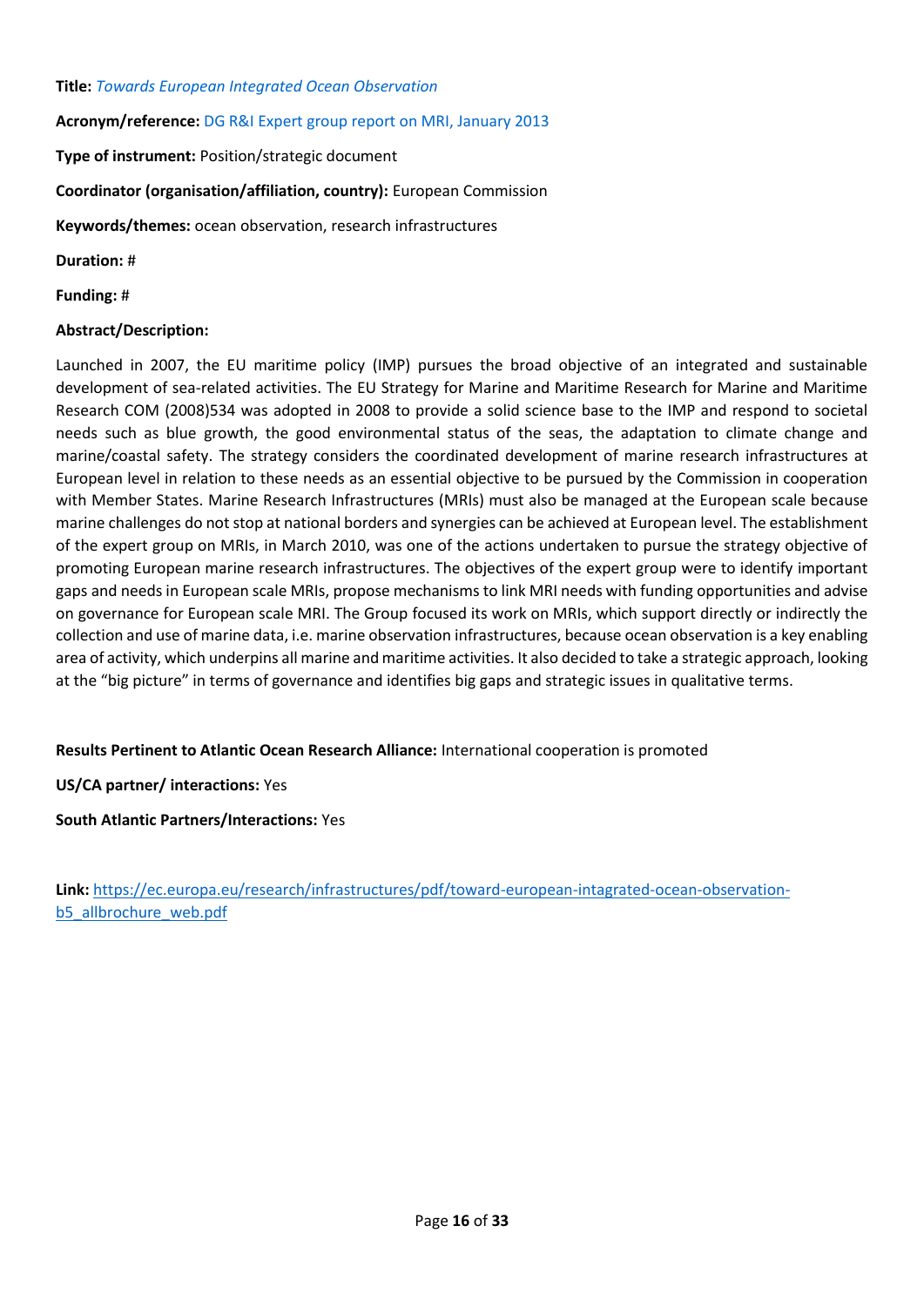# **Title:** *Towards a Charter for Access to Research Infrastructures*

**Acronym/reference:** #

**Type of instrument:** position/strategic document

**Co-ordinator (organisation/affiliation, country):** European Commission

**Keywords/themes:** Research infrastructure transnational Access

**Duration:** #

**Funding:** #

# **Abstract/Description:**

The Charter of Access to Research Infrastructures is developed by the Commission in close cooperation with the ESFRI, the e-IRG and the ERA Stakeholder Organisations.

The Charter is a follow-up to the July 2012 ERA Communication on "a Reinforced European Research Area Partnership for Excellence and Growth" and has the purpose of setting out non-regulatory principles and guidelines to be used, on a voluntary basis, as a reference when defining or re-defining rules and conditions for Access to Research Infrastructures. Furthermore, it promotes Access to research in the sense of setting the basis, whenever possible or appropriate, for Users, wherever located, to obtain Access to the best Research Infrastructures (again wherever located) and to the related services in order to conduct innovative research and take part in collaborative research efforts that will finally lead to excellent science.

The Charter sets the basis for a common understanding of what an Access policy for Research Infrastructures is and of its underlying implications and, at the same time, encourages the different infrastructures to ensure a maximum level of transparency of their Access processes and procedures.

**Results Pertinent to Atlantic Ocean Research Alliance:** research infrastructure access to be promoted through transatlantic cooperation

**US/CA partner/ interactions:** Yes

**South Atlantic Partners/Interactions:** Yes

**Link:** 

[https://ec.europa.eu/research/infrastructures/pdf/2015\\_charterforaccessto-ris.pdf#view=fit&pagemode=none](https://ec.europa.eu/research/infrastructures/pdf/2015_charterforaccessto-ris.pdf#view=fit&pagemode=none)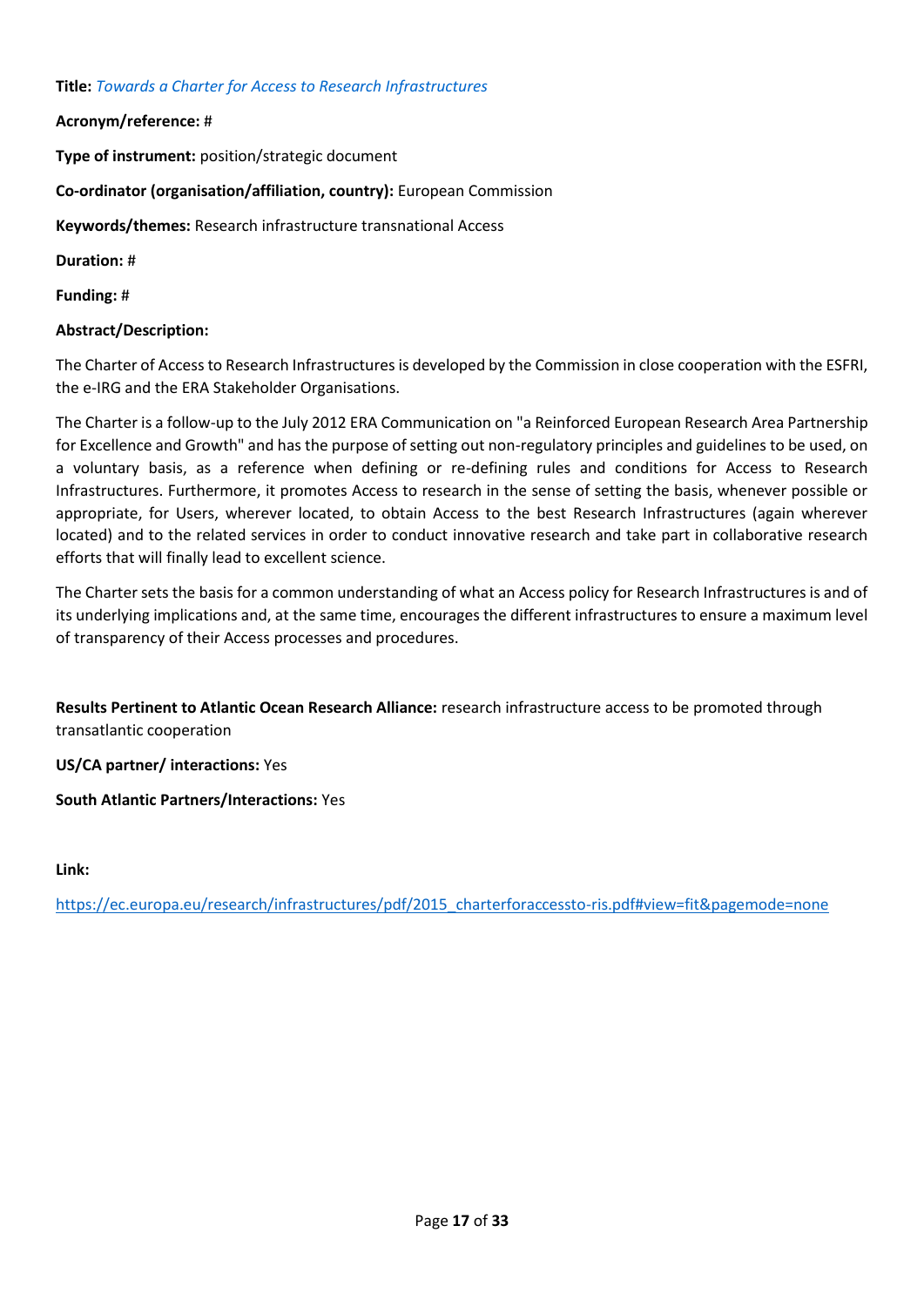# **Title:** *EuroGOOS AISBL Strategy 2014-2020* (September 2014)

# **Acronym/reference:** #

**Type of instrument:** position/strategic document, network

# **Co-ordinator (organisation/affiliation, country):** EuroGOOS Secretariat, Belgium

**Keywords/themes:** research infrastructure transnational access

# **Duration:** #

**Funding:** members contributions, EU projects

# **Abstract/Description:**

The core activity of EuroGOOS is the development and operation of regional operational systems. Five systems are at present part of EuroGOOS: the Arctic (Arctic ROOS), the Baltic (BOOS), the North West Shelf (NOOS), the Ireland-Biscay-Iberian area (IBI-ROOS) and the Mediterranean (MONGOOS). Strong cooperation within these regions, enabling the involvement of many more regional partners and countries, forms the basis of EuroGOOS work, and is combined with high-level representation at European and Global forums.

The present strategy sets the scene for the work of EuroGOOS for 2014-2020 containing the following key elements:

- Identify European priorities for operational Oceanography: main focus will be on defining research priorities and relate to key European initiatives such as Copernicus, EMOD-net and Marine Research Infrastructures. As part of this activity EuroGOOS will also work intensively on linking to the research community, industry, users and EU policies.
- Promotion of operational oceanography: key elements here are networking, publications, conferences, EuroGOOS webpage, social media and increased engagement with various organisations such as GOOS Regional Alliances, GEO, JPI-Oceans.
- Foster Cooperation: EuroGOOS will actively engage itself in close cooperation with key organisations on a global, European and regional scale.
- Co-production: to allow for reduction in costs and higher specialization EuroGOOS will support actions leading to commonly available operational, observation and model-based, products and services among its members. EuroGOOS will specifically aim to better coordinate coproduction for the Marine Strategy Framework Directive (MSFD) Sustained Ocean Observations and will take a leading role to ensure coordination of the European contribution to a sustained marine observational system through the promotion of a European Ocean Observing System (EOOS) with EU Copernicus Marine Service, EMODnet, EU Marine Research Infrastructures, JPI Oceans, EEA, ESA, EUMETSAT and its national members.

**Results Pertinent to Atlantic Ocean Research Alliance:** research infrastructure access to be promoted through transatlantic cooperation

# **US/CA partner/ interactions:** Yes

**South Atlantic Partners/Interactions:** Yes

**Link:** 

[https://ec.europa.eu/research/infrastructures/pdf/2015\\_charterforaccessto-ris.pdf#view=fit&pagemode=none](https://ec.europa.eu/research/infrastructures/pdf/2015_charterforaccessto-ris.pdf#view=fit&pagemode=none)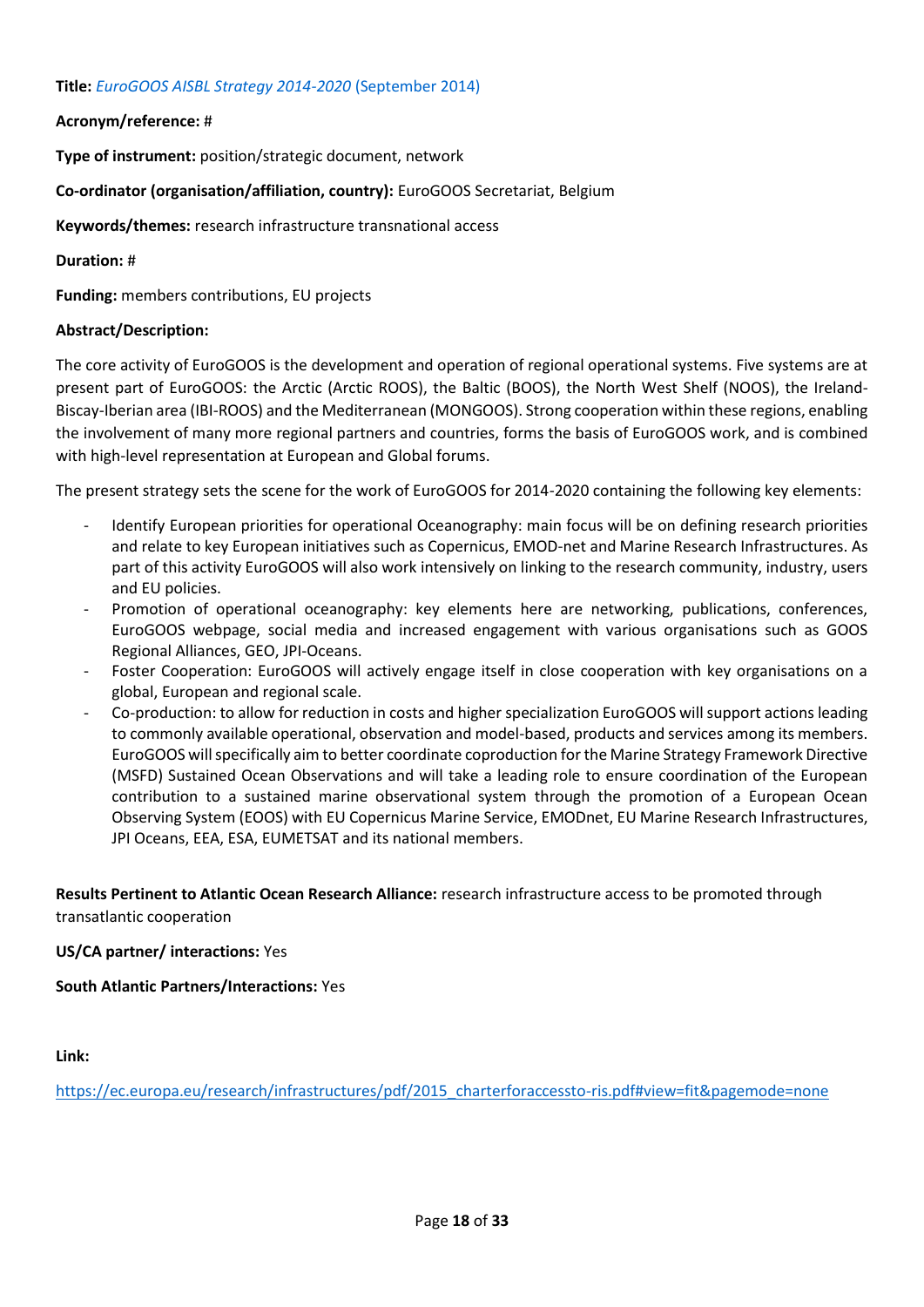#### **Title:** *Eurocean Conferences*

# **Acronym/reference:** #

**Type of instrument:** position/strategic document, network, conference

**Coordinator (organisation/affiliation, country):** European Marine Board (EMB)

**Keywords/themes:** marine research, governance, science-policy interface

## **Duration:** #

**Funding:** members contributions, EC

# **Abstract/Description:**

[EurOCEAN Conferences](http://www.euroceanconferences.eu/) are major European marine science policy conferences providing a forum for policy makers and strategic planners both at European and Member State level to interface with the marine research community and marine and maritime stakeholders.

Previous EUROCEAN conferences were held in Brussels (1994), Sorrento (1996), Lisbon (1998), Hamburg (2000), Galway (2004), Aberdeen (2007), Ostend (2010) and Rome (2014).

The distinctive feature that characterizes EurOCEAN conferences is the focus on bringing the stakeholders together to speak with one voice towards policy. Since EurOCEAN 2004, conference delegates have delivered joint policy statements, EurOCEAN Declarations, to raise decision makers' awareness of the marine research priorities and propose concrete actions. These statements have been critical drivers of research and policy developments in Europe since.

[EurOCEAN 2014](http://www.euroceanconferences.eu/news) (07-09 October 2014, Rome, Italy) highlighted the importance of Blue Growth and commerciallydriven research, equally emphasizing that a growing and sustainable maritime economy will also require a much greater knowledge and understanding of marine ecosystem functioning and resilience. As key output, EurOCEAN 2014 delivered the **Rome Declaration** [\(PDF\)](http://www.marineboard.eu/images/publications/Rome%20Declaration-249.pdf) - a common vision on achieving an ecosystem approach to the management of Europe's marine resources as a fundamental requirement for sustainable Blue Growth and European leadership in marine science and technology.

## **Main MRI deliverables**

Since EurOCEAN 2004, conference delegates have delivered joint policy statements, EurOCEAN Declarations, to raise decision makers' awareness of the marine research priorities and propose concrete actions. These statements have been critical drivers of research and policy developments in Europe since.

## **Results Pertinent to Atlantic Ocean Research Alliance:** Yes

**US/CA partner/ interactions:** Yes

**South Atlantic Partners/Interactions:** Yes

**Link**: [http://www.marineboard.eu/eurocean,](http://www.marineboard.eu/eurocean)<http://www.euroceanconferences.eu/>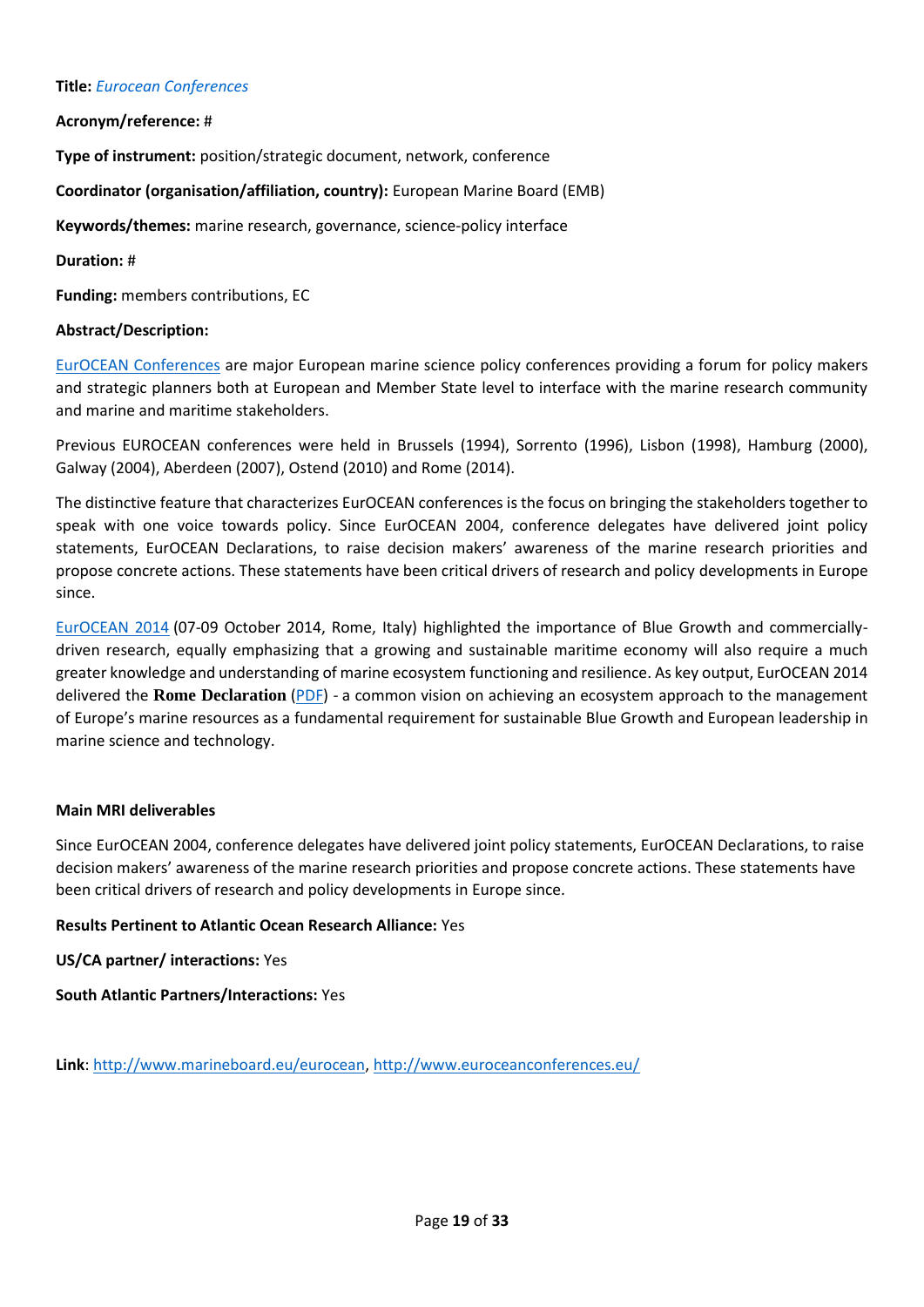# **Title:** *Navigating the Future IV (2013)*

# **Acronym/reference:** NFIV

**Type of instrument: p**osition/strategic document, network

**Coordinator (organisation/affiliation, country):** European Marine Board (EMB)

**Keywords/themes:** marine research, priorities and societal challenges, science-policy interface

**Duration:** *Navigating the Future* series

**Funding:** Members' contributions

# **Abstract/Description:**

The European Marine Board provides a platform for member organizations to develop common priorities, to advance marine research, and to bridge the gap between science and policy to meet future marine science challenges and opportunities.

The Marine Board *Navigating the Future* series provides regular pan-European summaries of the current status of marine research, priority recommendations and future scientific challenges in the context of European societal needs. *Navigating the Future* is a blueprint to guide both the research and the science policy agendas at European and national level. Since 2001 when the first *Navigating the Future* position paper was published, the series has been widely recognized, both by researchers and science policymakers, as providing critical periodic foresight and recommendations on emerging marine science topics and needs, and associated societal challenges and opportunities.

Navigating the Future IV (2013) is designed to inform the Commission calls under the forthcoming Horizon 2020 programme. The paper is organized around the framework of key societal challenges in the areas of climate, human health, food security, energy and safe and sustainable use of marine space. NFIV also addresses strategic and enabling issues such as European Ocean Observing System (EOOS), training, the science-policy interface and ocean literacy.

**Results Pertinent to Atlantic Ocean Research Alliance:** Chapter 11 dedicated to European Ocean Observing System.

**US/CA partner/ interactions:** Yes

**South Atlantic Partners/Interactions:** Yes

**Link:** <http://www.marineboard.eu/navigating-future-0>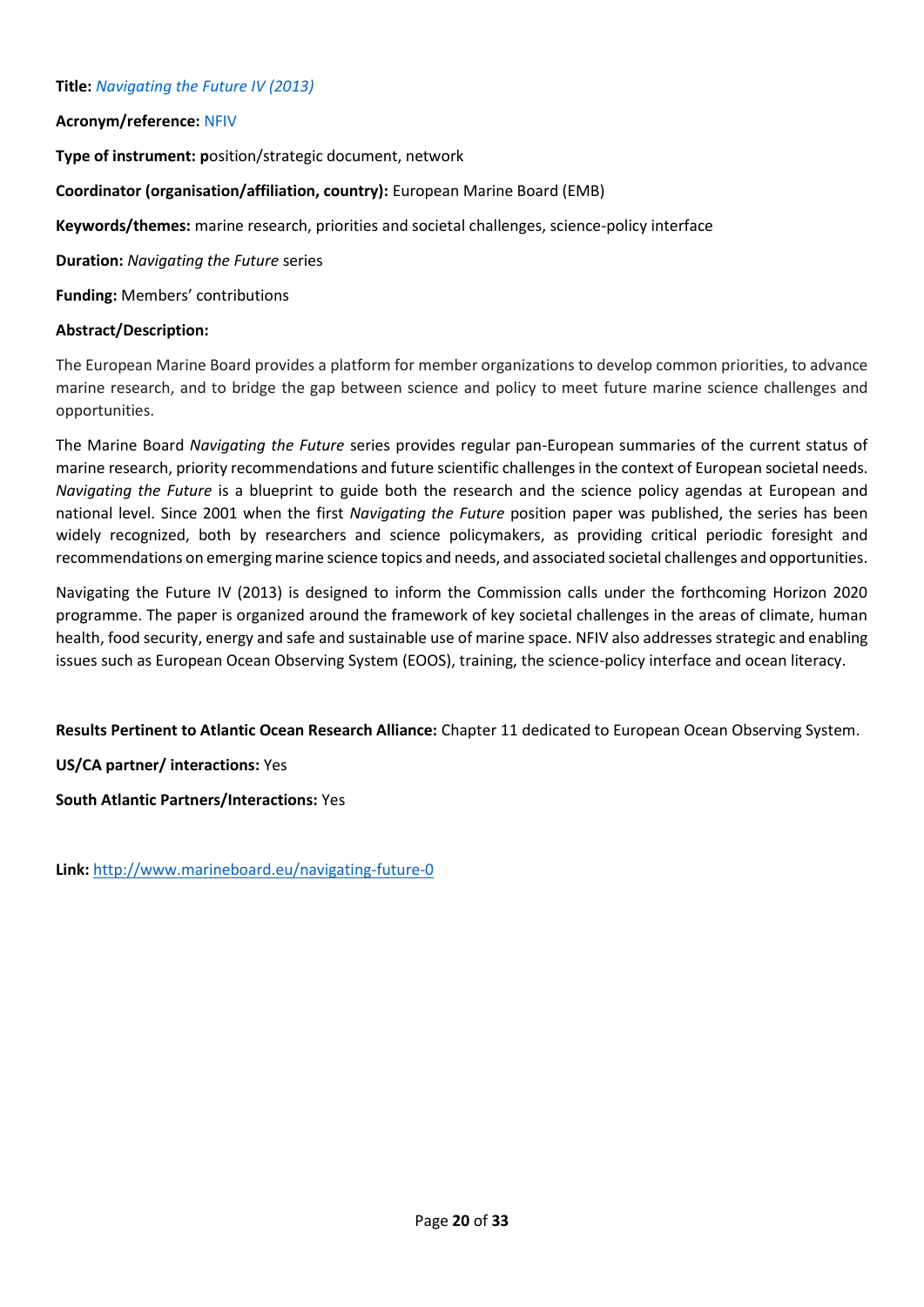## **Title:** *Strategic Research and Innovation Agenda (2015)*

# **Acronym/reference:** SRIA

**Type of instrument:** Position/strategic document, network

# **Coordinator (organisation/affiliation, country):** Joint Programming Initiative Oceans (JPI Oceans)

**Keywords/themes:** marine governance, funding agencies

# **Duration:** #

**Funding:** member states

# **Abstract/Description:**

The Strategic Research and Innovation Agenda contributes to implement the Blue Growth agenda of the European Commission: it presents ten Strategic Areas, developed and agreed by JPI Oceans (with the support o[f CSA Oceans\)](http://jpi-oceans.eu/csa-oceans) as strategic priorities for marine and maritime research in Europe.

- Exploring Deep Sea Resources
- Technology and Sensor Developments
- Science Support to Coastal and Maritime Planning and Management
- Linking Oceans, Human Health and Wellbeing
- Interdisciplinary Research for Good Environmental Status
- Observing, Modelling and Predicting Oceans State and Processes
- Climate Change Impact on Physical and Biological Ocean Processes
- Effects of Ocean Acidification on Marine Ecosystems
- Food Security and Safety Driving Innovation in a Changing World
- Use of Marine Biological Resources through Development and Application of Biotechnology

Actions within the Strategic Areas will vary in size, scope and duration. Specific actions in the cross-cutting fields of research infrastructures, science-policy interactions, and human capacity building are also identified as being necessary to address the overall vision.

## **Main MRI deliverables**

The SRIA will provide the basis for the selection and implementation of joint actions. Actions will be taken forward when at least four countries agree to participate within JPI Oceans. The actions will make use of a range of fit for purpose tools and will always seek to align efforts at a European level. The Management Board of JPI Oceans is currently discussing which actions will be taken forward in the first phase of implementation. These activities will be published in an Operational Plan.

## **Results Pertinent to Atlantic Ocean Research Alliance:** Yes

**US/CA partners interactions:** Yes

**South Atlantic Partners/Interactions:** Yes

**Link:** <http://www.jpi-oceans.eu/library>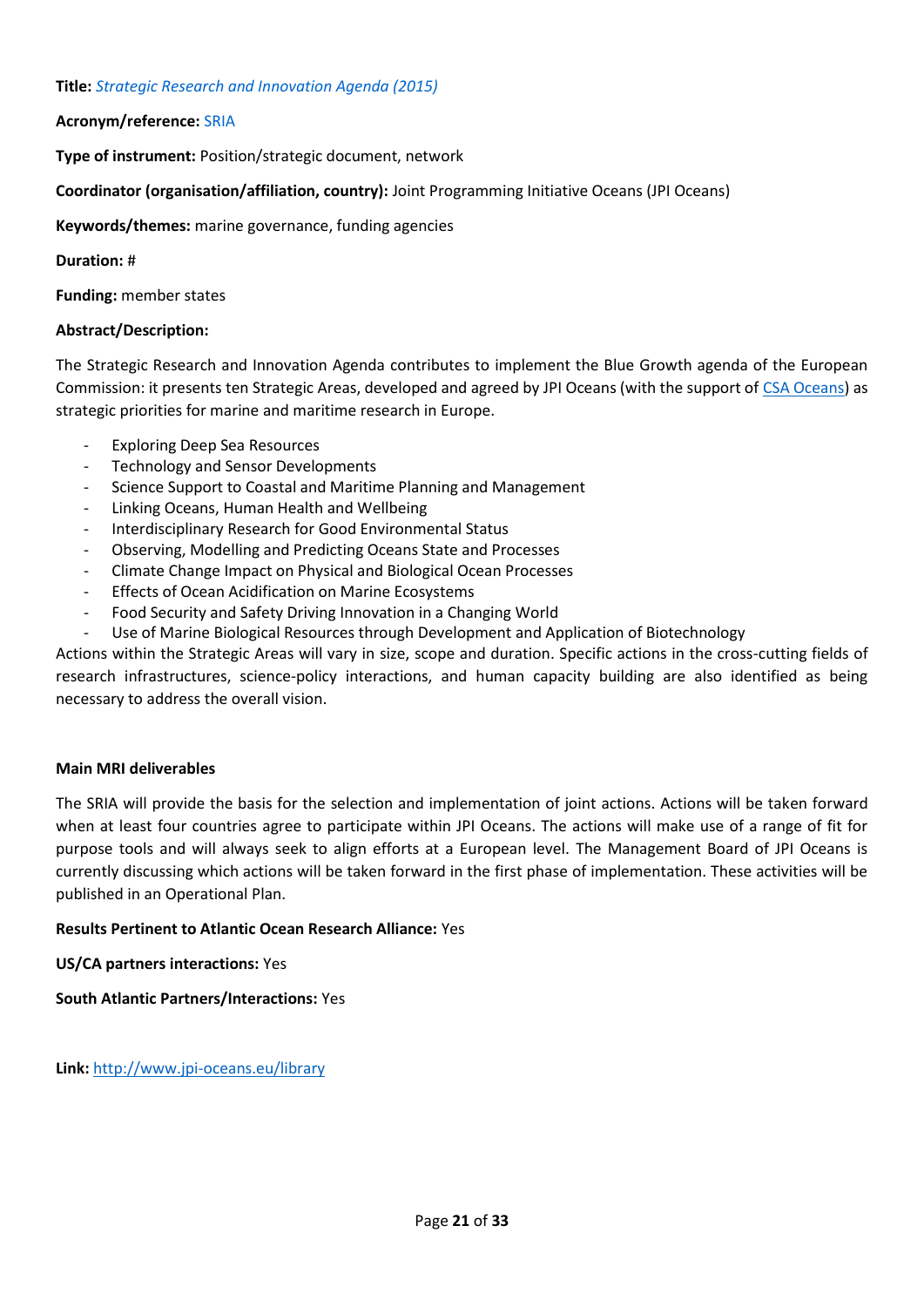# **3. Management & Operations**

European projects and initiatives dealing with marine research infrastructures are supported by different funding streams to perform various activities and/or objectives, such as:

- Networking activities, from cross-border coordination to pan-European integration;
- Trans-national access;
- Joint collaborative development of new technologies for upgraded facilities,
- Public services (for and beyond research community) through permanent portals.

Most of them, in their respective domain, have developed both strategic visions and implementation actions.

The **table1** below lists different MRIs categories with specific reference to past and on-going MRI initiatives and projects.

*PS1: this categorization has been based on previous studies (EC Working Group on ocean observation, Seas-ERA FP7 project, US National Research Council) and intends to link up with the Galway research topics.*

*PS2: for further details on the different project/initiatives see following Annex 1.*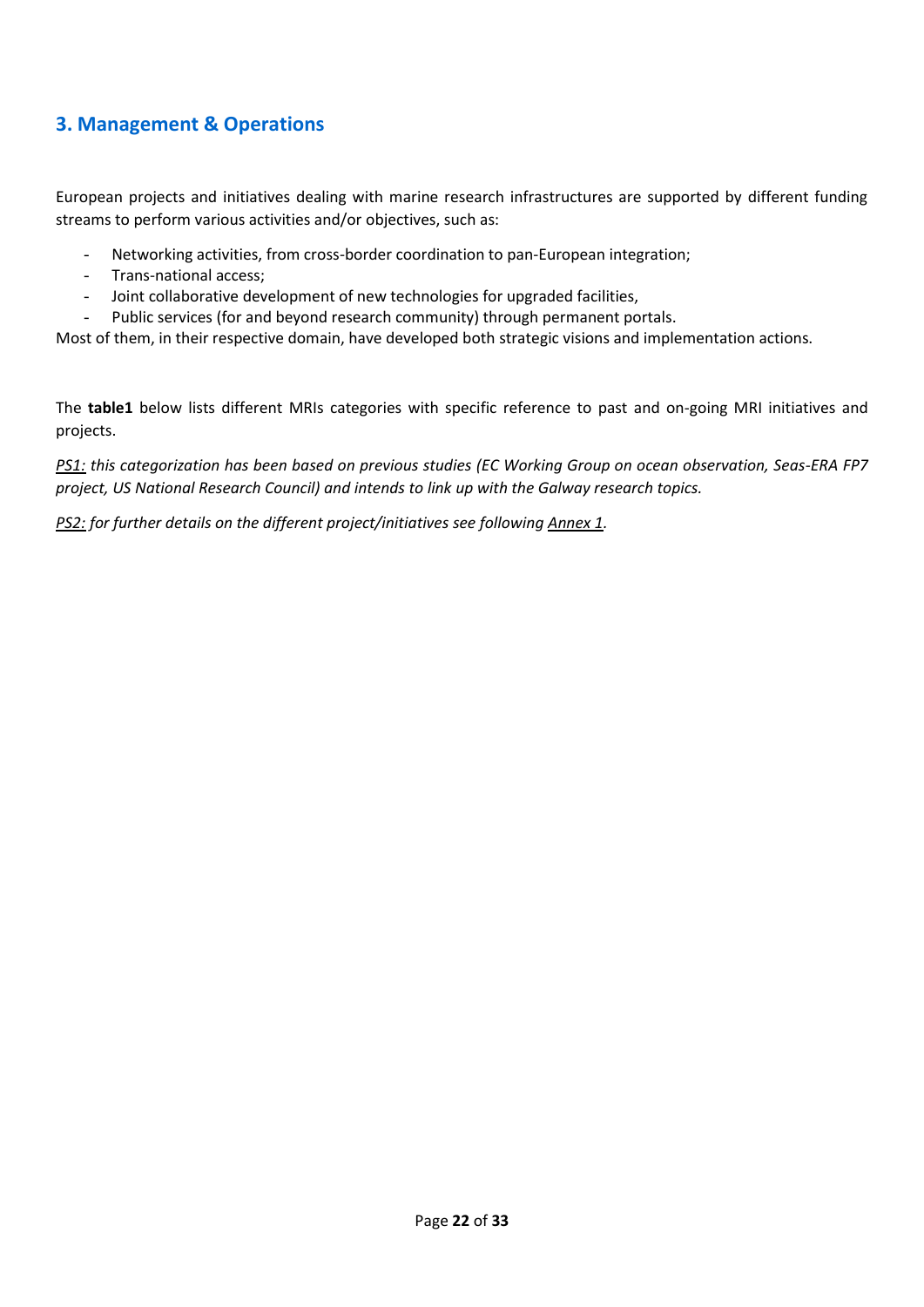| Type of research                                                                           | Operational                               | <b>Linkages with Galway research priorities</b> |                                    |                           |             |                          |                   | <b>Main</b>                                                   |  |
|--------------------------------------------------------------------------------------------|-------------------------------------------|-------------------------------------------------|------------------------------------|---------------------------|-------------|--------------------------|-------------------|---------------------------------------------------------------|--|
| infrastructure                                                                             | <b>European projects</b><br>& Initiatives | Ecosystem<br>Approach                           | <b>Observing</b><br><b>Systems</b> | Bio-<br>technology        | Aquaculture | <b>Ocean</b><br>Literacy | Seabed<br>mapping | International<br>links                                        |  |
| <b>Research Vessels &amp; equipment</b>                                                    |                                           |                                                 |                                    |                           |             |                          |                   |                                                               |  |
| Research Vessels and<br>their underwater<br>vehicles and instrument<br>(ROV, AUV, Corer, ) | <b>EUROFLEETS</b><br><b>OFEG</b>          | XX <sup>1</sup>                                 | <b>XXX</b>                         |                           |             | X                        | <b>XXX</b>        | <b>IRSO</b><br><b>UNOLS</b>                                   |  |
|                                                                                            | In situ observing systems                 |                                                 |                                    |                           |             |                          |                   |                                                               |  |
| Mobile ocean<br>observatories (oceanic<br>profilers, gliders,<br>drifters, )               | Euro-ARGO<br>E-AIMS<br>GROOM              | X                                               | <b>XXX</b>                         |                           |             | X                        | $\mathsf{X}$      | ARGO/GOOS<br>International<br>Ocean Glider<br>Community       |  |
| Fixed point open ocean<br>observatories (<br>Oceanic moorings,<br>Seafloor stations, )     | <b>EMSO</b><br>FIXO3                      | XX                                              | <b>XXX</b>                         | $\boldsymbol{\mathsf{X}}$ |             | X                        | $\mathsf{X}$      | ARGO/GOOS<br><b>IOOS</b><br>Neptune-<br>Canada<br><b>IMOS</b> |  |

 $\overline{a}$ 

<sup>1</sup> *X to XXX: from loose to tight interactions*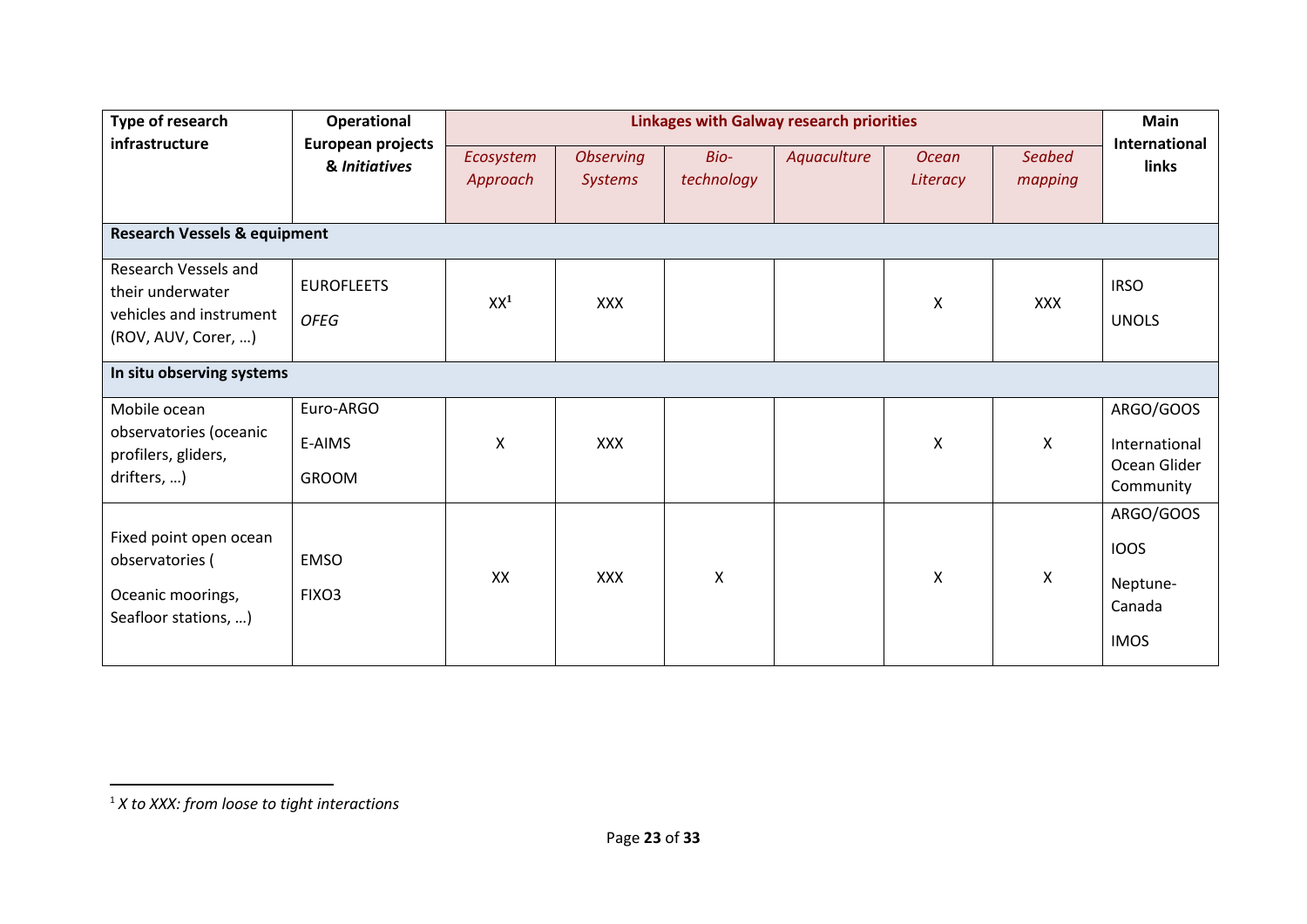| Coastal observatories<br>(Coastal automated | <b>JERICO</b>   |   |            |   |   |   |   | ARGO/GOOS    |
|---------------------------------------------|-----------------|---|------------|---|---|---|---|--------------|
| stations & buoys, HF                        |                 | X | <b>XXX</b> | X | X | X | X | <b>IOOS</b>  |
| Radar, Ferrybox, Gliders,<br>…)             | GROOM           |   |            |   |   |   |   | Venus Canada |
|                                             |                 |   |            |   |   |   |   | ARGO/GOOS    |
| Integrated Atlantic                         |                 |   |            |   |   |   |   | <b>IOOS</b>  |
| Ocean Observing System                      | <b>ATLANTOS</b> | X | <b>XXX</b> |   |   | X | X | Ocean        |
|                                             |                 |   |            |   |   |   |   | Network      |
|                                             |                 |   |            |   |   |   |   | Canada       |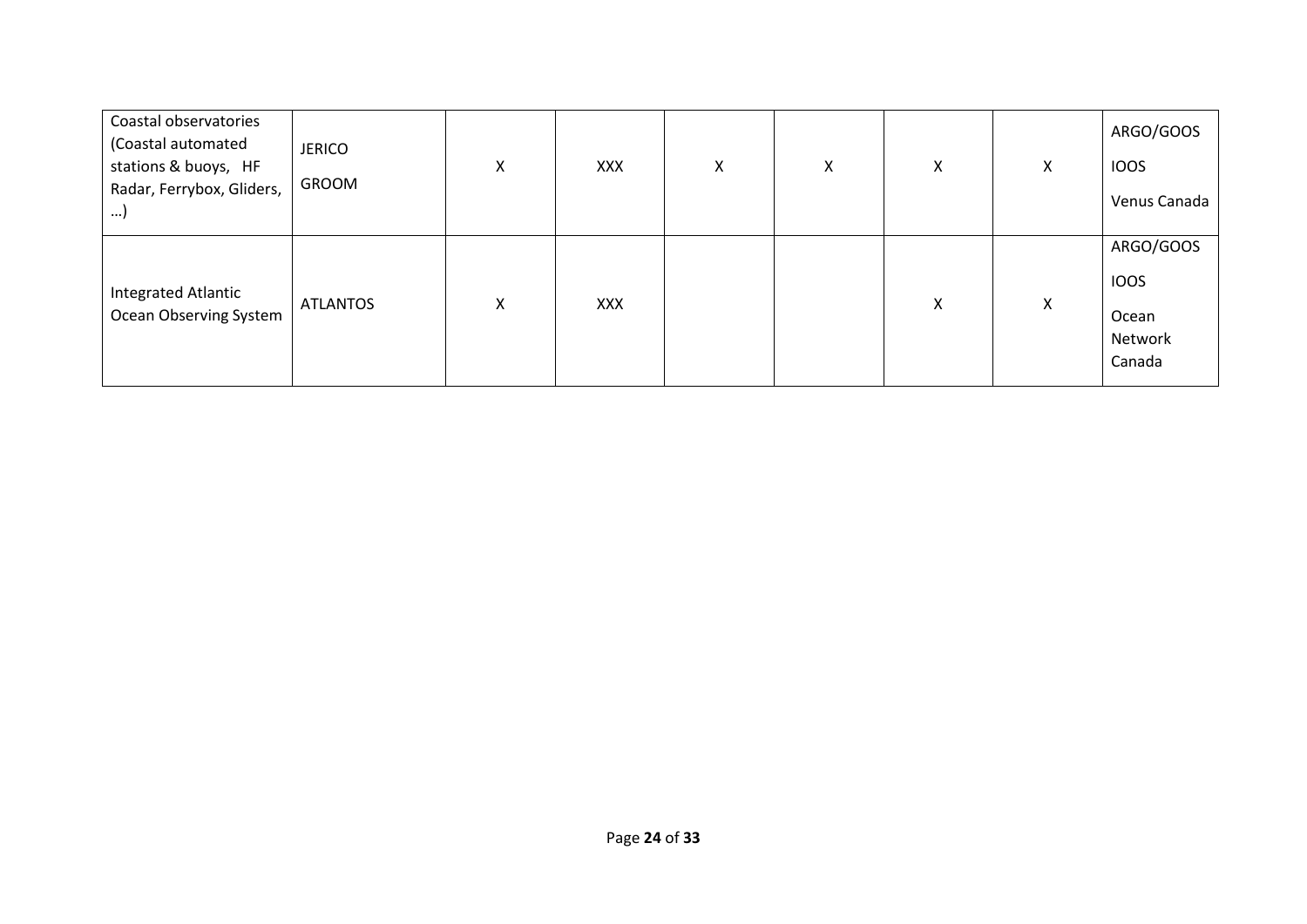|                                                                                         |                                                                                                                                                                             | Ecosystem<br>Approach | <b>Observing</b><br><b>Systems</b> | Bio-<br>technology | Aquaculture | <b>Ocean</b><br>Literacy | <b>Seabed</b><br>mapping |                                          |
|-----------------------------------------------------------------------------------------|-----------------------------------------------------------------------------------------------------------------------------------------------------------------------------|-----------------------|------------------------------------|--------------------|-------------|--------------------------|--------------------------|------------------------------------------|
| Satellites for ocean and coastal observation                                            |                                                                                                                                                                             |                       |                                    |                    |             |                          |                          |                                          |
| <b>Satellites</b>                                                                       | Copernicus<br>Sentinels & other<br><b>ESA Earth Obs. Sat</b><br><b>JASON</b><br>SARAL-Altikal<br>PLEIADES HR                                                                | X                     | XXX                                |                    |             |                          | X (Coastal)              | <b>NASA</b><br><b>NOAA</b><br><b>CSA</b> |
| <b>Marine Data Management</b>                                                           |                                                                                                                                                                             |                       |                                    |                    |             |                          |                          |                                          |
| Data management<br>(Data collect, validation,<br>storage, assembling,<br>dissemination) | SEADATANET<br>ODIP<br>Copernicus CMEMS<br>i-Marine<br><b>EMODNET</b><br>European Atlas of<br>the Seas<br><b>EEA Waterbase</b><br><b>JRC EMIS</b><br><b>ICES Data Centre</b> | <b>XXX</b>            | XXX                                |                    | X           | X                        | <b>XXX</b>               | <b>IODE</b><br>OBIS                      |
| <b>Land-based facilities</b>                                                            |                                                                                                                                                                             |                       |                                    |                    |             |                          |                          |                                          |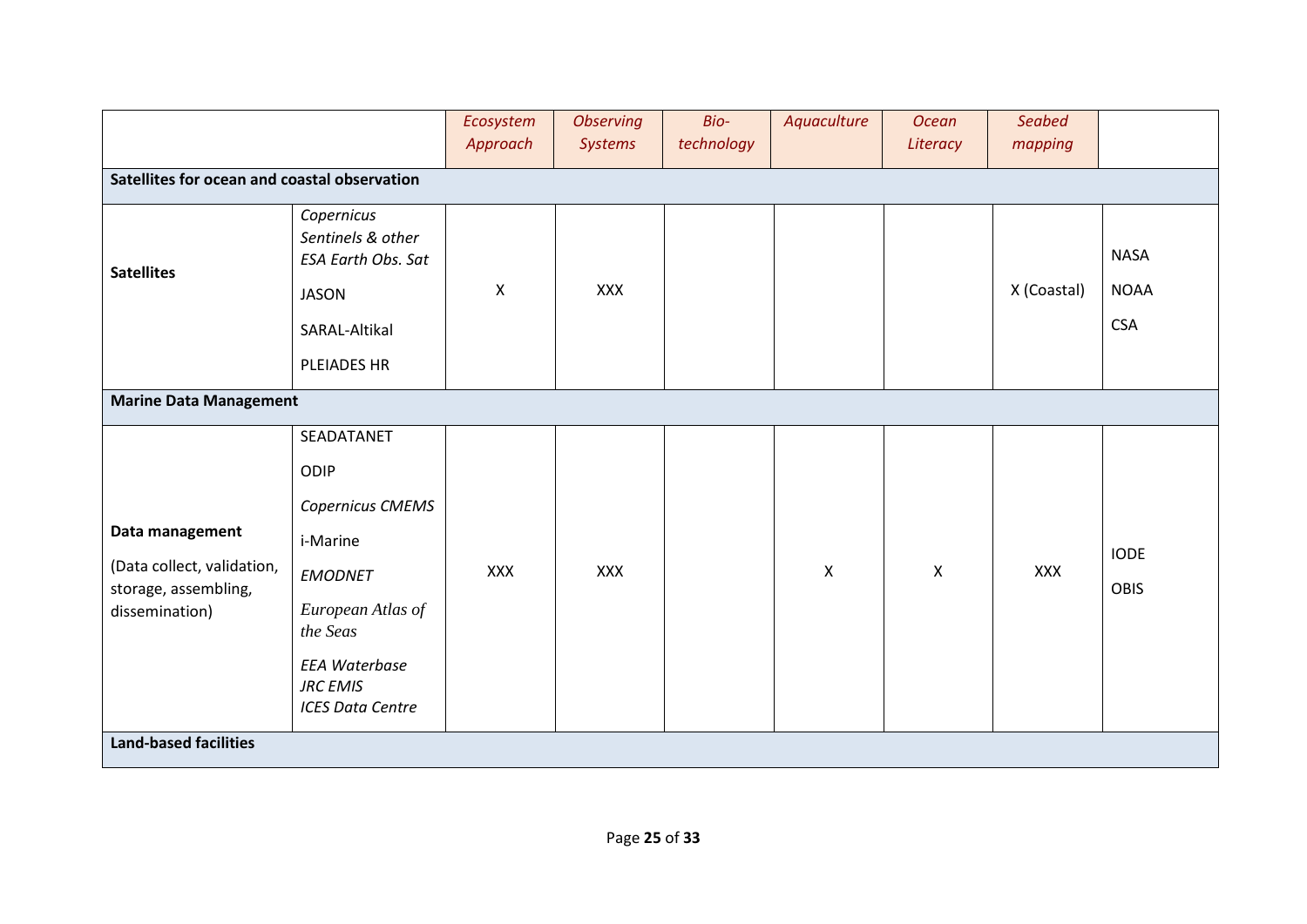| <b>Ocean Engineering</b><br>research facilities<br>(instrument and vehicle<br>testing labs and basins,<br>sensors calibration, ) | <b>MARINET</b><br><b>HYDRALAB IV</b> |                       | XX                                 |                    |             |                          | XX                       |          |
|----------------------------------------------------------------------------------------------------------------------------------|--------------------------------------|-----------------------|------------------------------------|--------------------|-------------|--------------------------|--------------------------|----------|
| <b>Marine Biology</b><br>laboratories (from<br>genes to macro-species)                                                           | <b>EMBRC</b>                         | X                     | X                                  | <b>XXX</b>         | X           | X                        | Χ                        | WAMS-IOC |
|                                                                                                                                  |                                      | Ecosystem<br>Approach | <b>Observing</b><br><b>Systems</b> | Bio-<br>technology | Aquaculture | <b>Ocean</b><br>Literacy | <b>Seabed</b><br>mapping |          |
| <b>Aquaculture research</b><br>facilities (land based<br>and sea based facilities)                                               | AQUAEXCEL                            | <b>XXX</b>            |                                    | X                  | <b>XXX</b>  | X                        |                          |          |
| <b>Facilities for aquatic</b><br>ecosystem studies<br>(Mesocosm)                                                                 | MESOAQUA                             | <b>XXX</b>            | X                                  | X                  | <b>XXX</b>  | X                        |                          |          |

Table 1: Marine research Infrastructures: categories, affiliated projects and initiatives and links with international players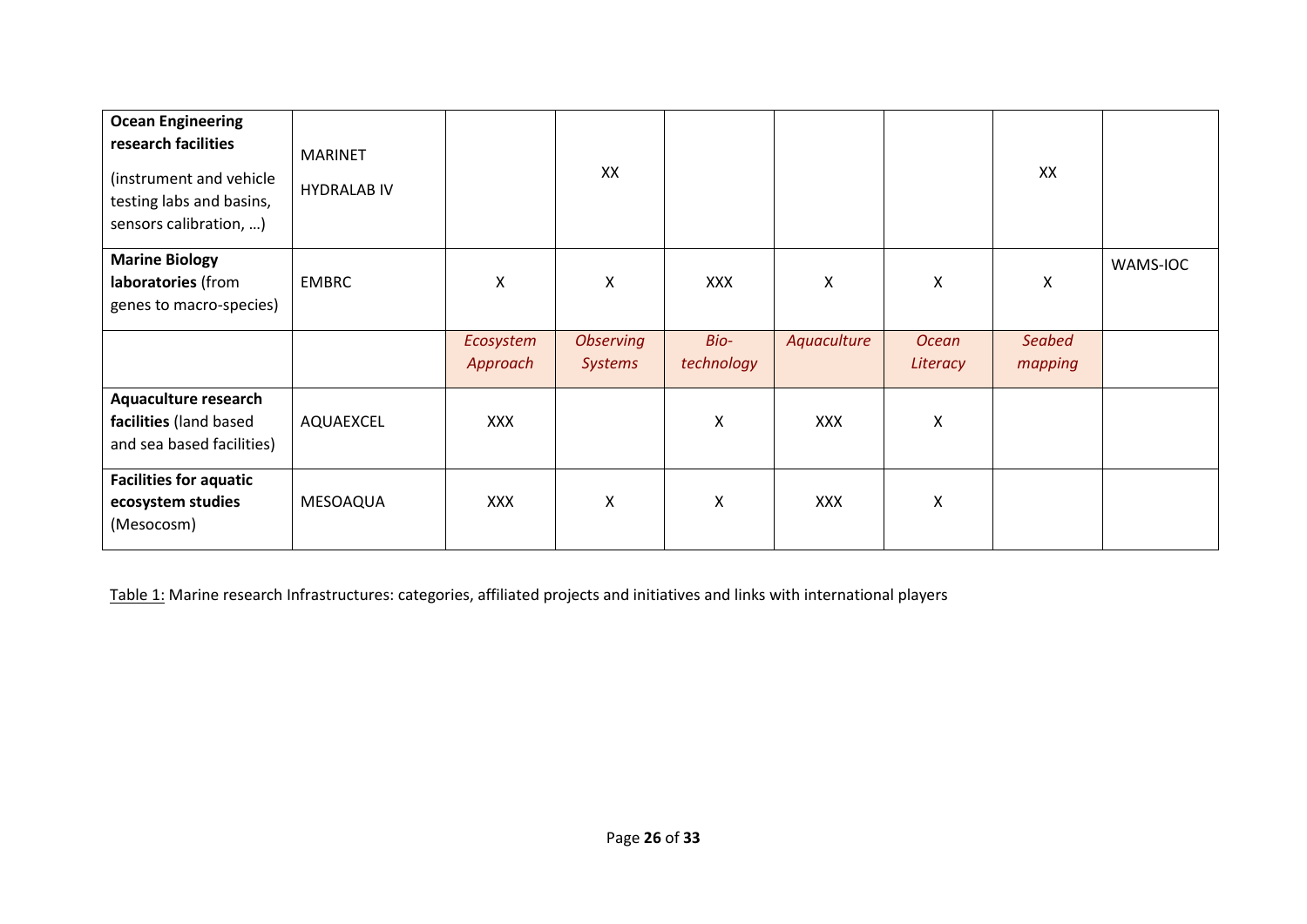# **Annex 1 – List of MRIs**

## *1 - The 5 main categories of MRIs*

# *Cat1:* **Research Vessels & equipment**

- **EUROFLEETS (2009-2013) and EUROFLEETS 2 (2013-2016)** Project name: *New operational steps towards an alliance of European research fleets* Website:<http://www.eurofleets.eu/np4/home.html>
- **OFEG (since 1996)** Project name: *Ocean Facilities Exchange Group* Website:<http://www.ofeg.org/>

## *Cat2:* **In situ observing systems**

- **EURO-ARGO ERIC (since 2014)**  *European contribution to Argo program* Website:<http://www.euro-argo.eu/>
- **E-AIMS (2013-2016)** *Euro-Argo Improvements for the GMES Marine Service* Website:<http://www.euro-argo.eu/EU-Projects-Contribution/E-AIMS>
- **GROOM (2012-2015) :** *Gliders for Research, Ocean Observation and Management*

Website: [http://www.groom-fp7.eu/doku.php?id=start](http://www.euro-argo.eu/)

- **EMSO (ESFRI project since 2006, EMSODEV (2015-2018), EMSO ERIC expected by end 2015) :** 

*European Multidisciplinary Seafloor and water column Observatory* Website[: http://www.emso-eu.org/](http://www.emso-eu.org/)

## - **FIXO3 (2013-2016) :**

*Fixed point Open Ocean Observatory* Website:<http://www.fixo3.eu/>

- **JERICO (2011-2015) and JERICO NEXT (2015-2019)**  *Joint European Research Infrastructure network for Coastal Observatory - Novel European eXpertise for coastal observaTories* Website[: http://www.jerico-fp7.eu/](http://www.jerico-fp7.eu/)
- **ATLANTOS (2015-2019)** : *Optimizing and Enhancing the Integrated Atlantic Ocean Observing System*

Website:<https://www.atlantos-h2020.eu/>

## *Cat3:* **Satellites**

- **Copernicus Sentinels and other ESA Earth Observing satellites :**  [http://www.esa.int/Our\\_Activities/Observing\\_the\\_Earth](http://www.esa.int/Our_Activities/Observing_the_Earth)
- **JASON satellites (CNES, EUMETSAT, NASA, NOAA) : JASON-2 /** Ocean Surface Topography Mission (OSTM)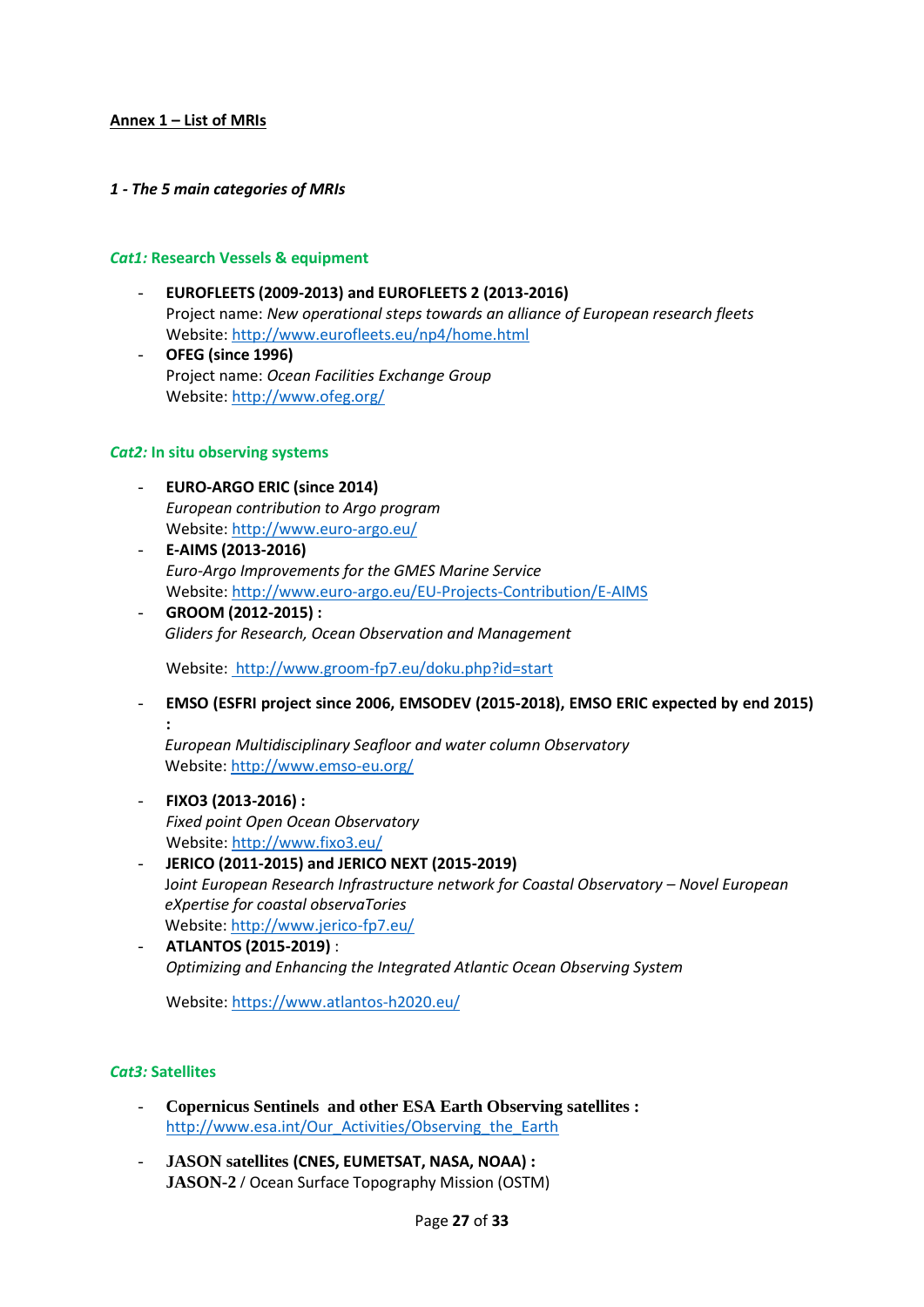[http://www.nasa.gov/mission\\_pages/ostm/overview/index.html#.VbnNyvm8T6M](http://www.nasa.gov/mission_pages/ostm/overview/index.html#.VbnNyvm8T6M) **JASON-3: launch postponed**

<https://sealevel.jpl.nasa.gov/missions/jason3/>

- **SARAL-Altika satellite (France/CNES + India/ISRO) :** Ocean surface topography

<https://altika-saral.cnes.fr/en/SARAL/index.htm>

- **PLEIADES HR satellites (CNES) :**  High resolution observing and mapping Earth's surface (incl. coastal areas)

<https://pleiades.cnes.fr/en/PLEIADES/index.htm>

- **Copernicus Marine Service CMEMS (since May 2015) : Copernicus Marine Environment Monitoring Service** (following **MyOcean (2009-2012), MyOcean2 (2012-2014) and MyOcean follow-on (October 2014- March 2015) projects)**

<http://marine.copernicus.eu/>

#### *Cat4:* **Marine data management**

- **SEADATANET (2006-2011) and SEADATANET 2 (2011-2015) :**  *Pan-European infrastructure for Ocean and Marine data management*

<http://www.seadatanet.org/>

- **ODIP (2012-2015) :**  *Ocean data Interoperability Platform*

[http://www.odip.eu/content/content.asp?menu=0010000\\_000000](http://www.odip.eu/content/content.asp?menu=0010000_000000%20)

- **CMEMS (since May 2015, following MyOcean (2009-2012) , MyOcean2 (2012-2014) and MyOcean follow-on (October 2014- March 2015) projects) : Copernicus Marine Environment Monitoring Service**

<http://marine.copernicus.eu/>

- **i-Marine (since 2011)** *Data e-Infrastructure Initiative for Fisheries Management and Conservation of Marine Living Resources*

<http://www.i-marine.eu/pages/Home.aspx>

- **DG Mare EMODNET (since 2009) :**  European Marine Data and Observation Network

<http://www.emodnet.eu/>

- **DG Mare European Atlas of the Seas :** [http://ec.europa.eu/maritimeaffairs/atlas/maritime\\_atlas/#lang=EN;p=w;](http://ec.europa.eu/maritimeaffairs/atlas/maritime_atlas/#lang=EN;p=w)
- **EEA Waterbase - Transitional, coastal and marine waters [http://www.eea.europa.eu/data-and-maps/data/waterbase-transitional-coastal-and](http://www.eea.europa.eu/data-and-maps/data/waterbase-transitional-coastal-and-marine-waters-11)[marine-waters-11](http://www.eea.europa.eu/data-and-maps/data/waterbase-transitional-coastal-and-marine-waters-11)**
- **JRC EMIS (Environmental Marine Information System) :**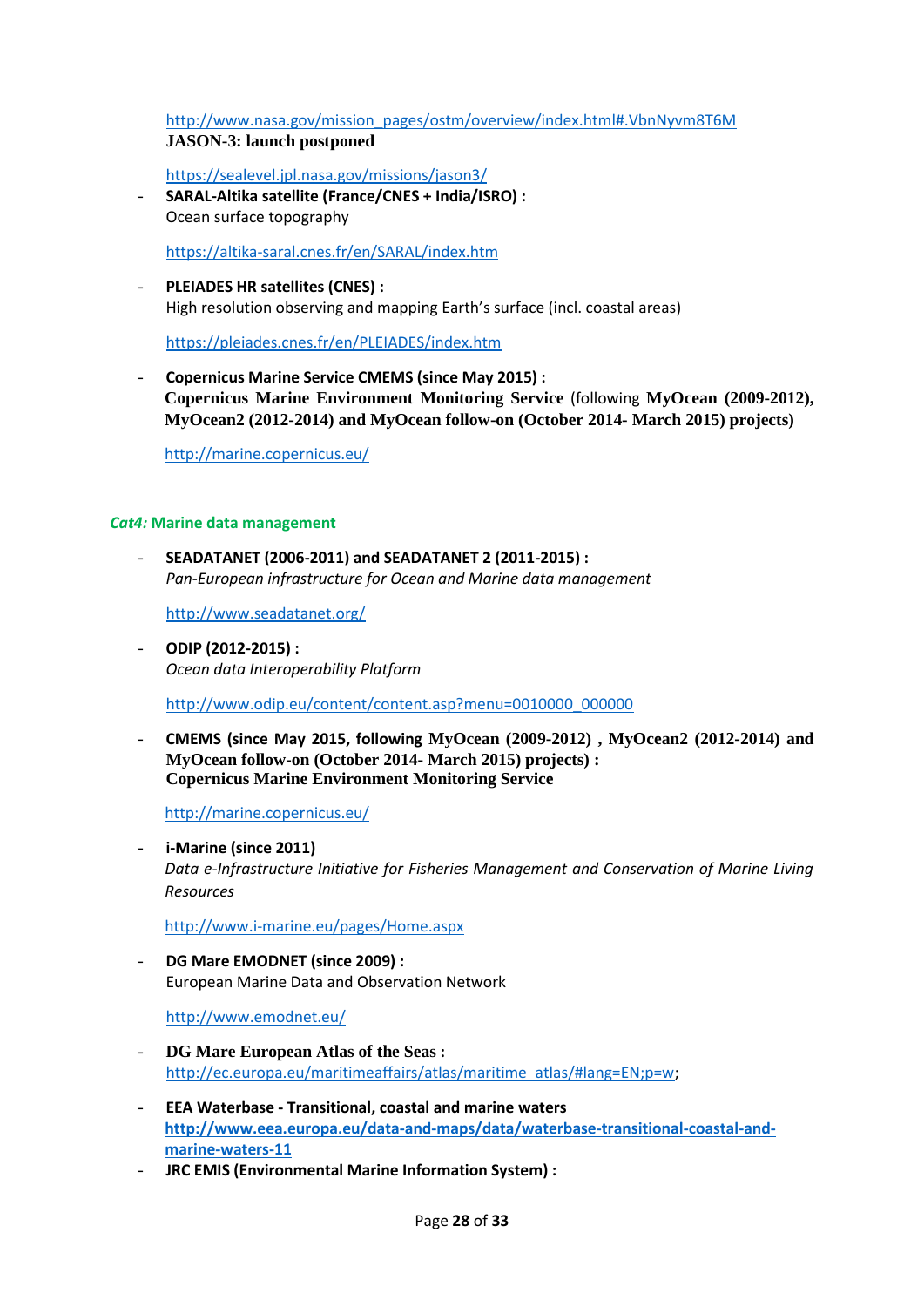<http://emis.jrc.ec.europa.eu/>

- **ICES Data Centre <http://admin.ices.dk/Submissions/index.aspx?t=1>**

#### *Cat5: Land-based facilities*

#### *Ocean Engineering research facilities*

- **HYDRALAB IV (2011-2015)** *More than water, dealing with the complex interaction of water with environmental elements, sediment, structures and ice* <http://www.hydralab.eu/>
- **MARINET (2011-2015) : Marine Renewables Infrastructure Network**

<http://www.fp7-marinet.eu/>

*Research facilities for marine biology, aquaculture and ecosystem studies*

- **EMBRC (ESFRI project since 2010) :** *European Marine Biological Resource Centre*

<http://www.embrc.eu/>

- **ASSEMBLE (2009-2013)** *Association of marine biological laboratories*

<http://www.assemblemarine.org/>

- **AQUAEXCEL (2011-2015) and AQUAEXCEL 2020 (2015-2019)** *Aquaculture infrastructures for excellence in European fish research* <http://www.aquaexcel.eu/>
- **MESOAQUA (2009-2012)** *Network of leading MESOcosm facilities to advance the studies of future AQUAtic ecosystems from the Arctic to the Mediterranean*  <http://mesoaqua.eu/>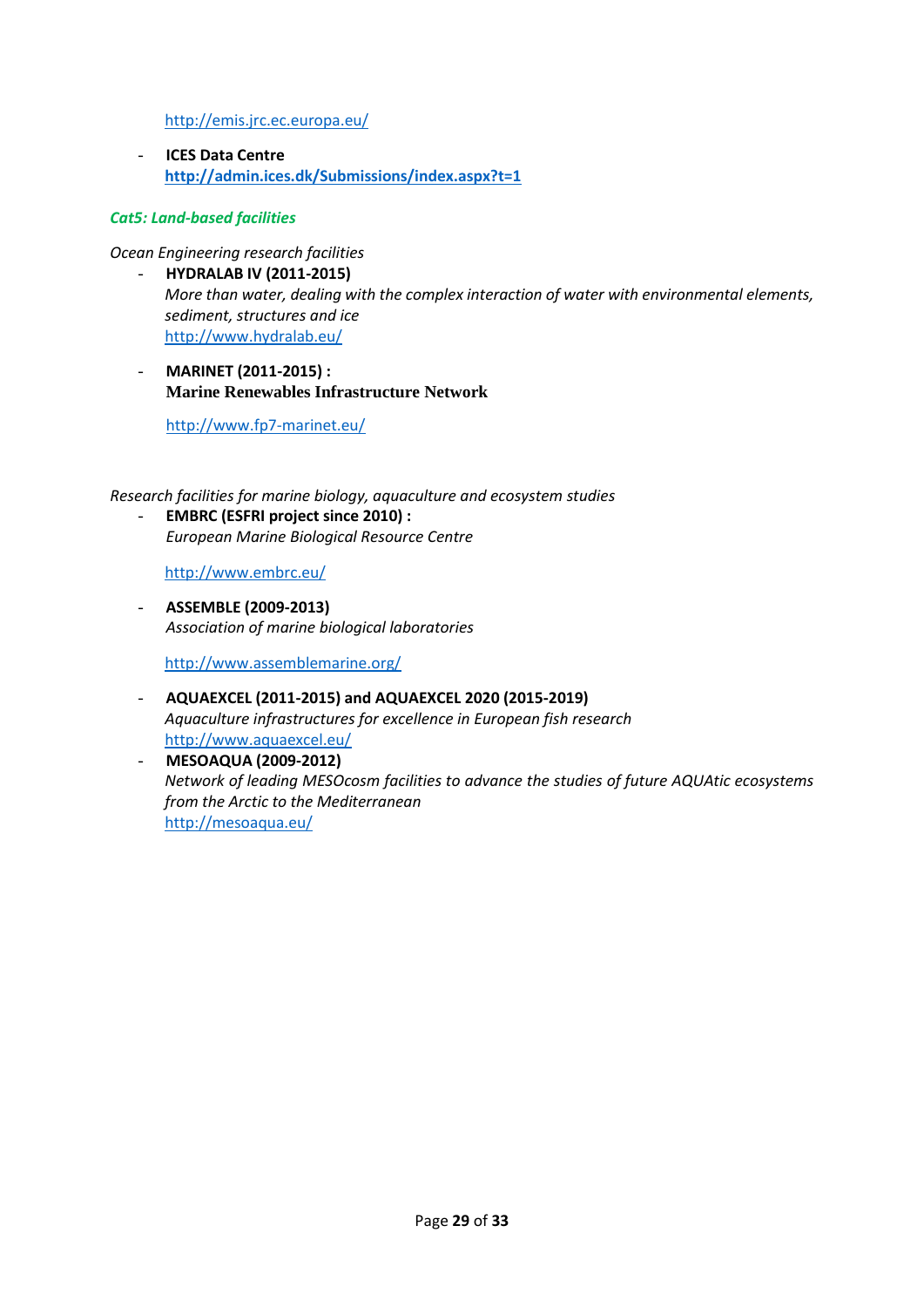# *2 – Others related marine research infrastructures projects/initiatives*

- **2.1 – An all embracing EU Environmental project: the ENVRI-Plus project**
	- **ENVRI (2010-2014) & ENVRI-Plus (2015-2018) connecting all marine ESFRI and EU RTD projects together**

*Environmental research infrastructures providing shared solutions for sciences and society* <http://envri.eu/>

Liaising with

- o **LIFEWATCH***: e-Science EU Infrastructure for Biodiversity and Ecosystem research*  <http://www.lifewatch.com/>
- o **ICOS**: *Integrated Carbon Observation System* (atmospheric, terrestrial + marine) <https://www.icos-ri.eu/>
- o **SIOS** *: Svalbard Integrated Arctic Earth Observing System* [http://www.sios-svalbard.org/prognett-sios/Home\\_page/1234130481072](http://www.sios-svalbard.org/prognett-sios/Home_page/1234130481072)

# **2.2 - European joint collaborative development of new technologies for upgraded facilities**

In complement to the above mentioned projects which themselves include usually new technologies development, there are other collaborative projects (granted through FP7 Oceans of Tomorrow and H2020 Blue Growth calls), which are directly focused either on new in situ sensors or on new fixed/mobile platforms or underwater vehicles.

## *For new in situ sensors development*

- **BRAAVOO (2014-2016) :** *Biosensors, Reporters and Algal Autonomous Vessels for Ocean Operation* <http://www.braavoo.org/#slide-1>
- **EnviGuard (2014-2018) :** *Decelopment of a biosensor technology for environmental monitoring and disease prevention in aquaculture ensuring food safety* <http://www.enviguard.net/>
- **MariaBox (2014-2017) :** *MARINE environmental in situ Assessment and monitoring tool BOX* <http://www.cyric.eu/projects/mariabox.html>
- **SEA-ON-A-CHIP (2014-2017) :** *Real time monitoring of SEA contaminants by an autonomous Lab-on-a-CHIP biosensor* [http://www.sea-on-a-chip.eu/V1/SOC50V4\\_Main.php](http://www.sea-on-a-chip.eu/V1/SOC50V4_Main.php)
- **SMS (2014-2017) :** *Sensing toxicants in marine waters makes sense using biosensors* <http://www.project-sms.eu/>

- **COMMON SENSE (2013-2016) :**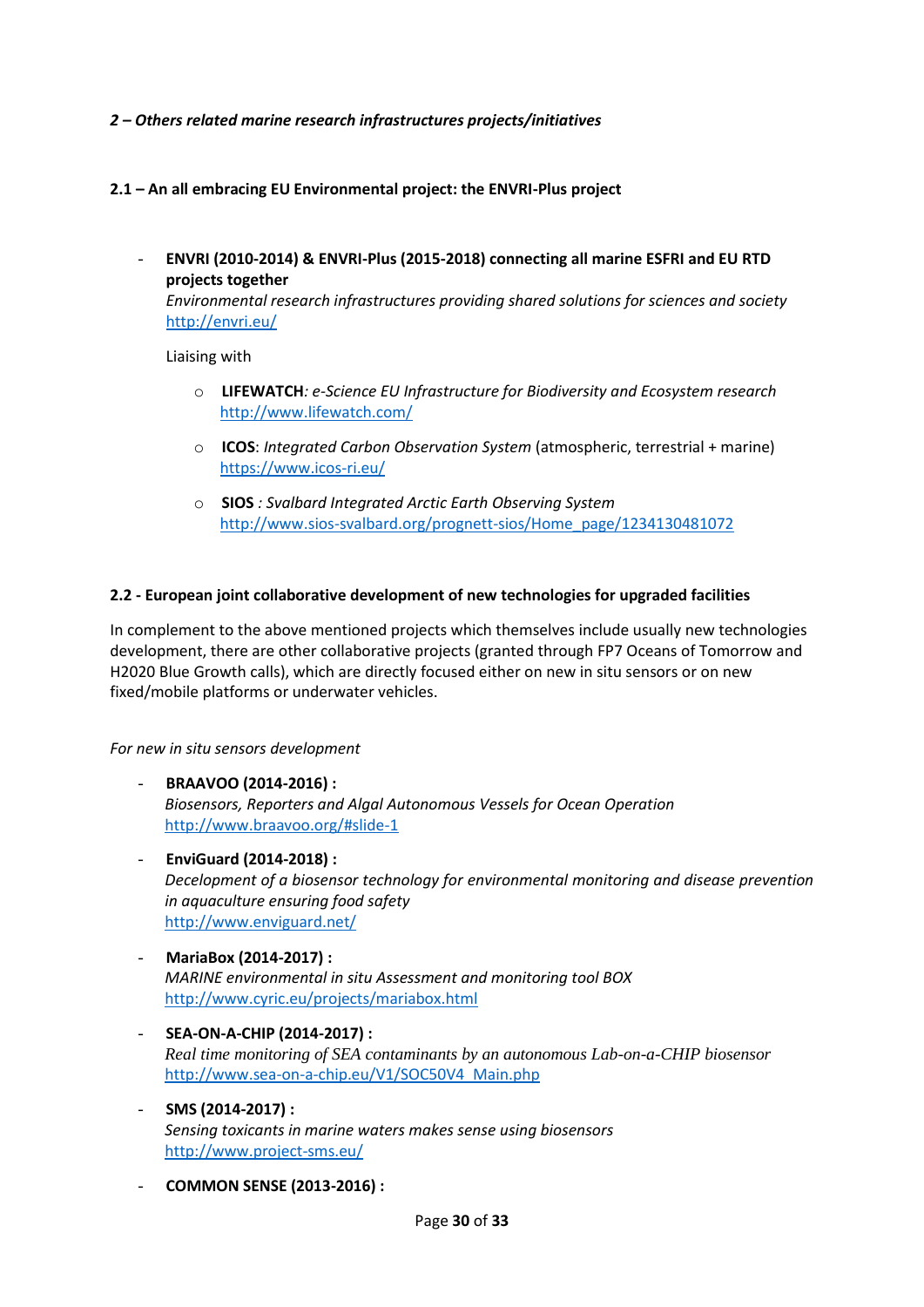*Cost-effective sensors, interoperable with international existing ocean observing systems, to meet EU policies requirements* <http://www.commonsenseproject.eu/>

- **NEXOS (2013-2017) :** *New cost-effective, innovative and compact integrated multifunctional sensor systems (ocean optics, ocean passive acoustics, and sensors for an Ecosystem Approach to Fisheries (EAF))* <http://www.nexosproject.eu/>
- **SCHeMA (2013-2017) :** *Integrated in Situ Chemical Mapping Probes* <http://www.schema-ocean.eu/>
- **SenseOCEAN (2013-2017) :** *Marine sensors for the 21th Century* <http://www.senseocean.eu/>

# *Multi-use offshore platforms new concepts*

- **H2OCEAN (2012-2014) :** *Development of a wind-wave power open-sea platform equipped for hydrogen generation with support for multiple users of energy* <http://www.h2ocean-project.eu/>
- **MERMAID (2012-2015) :** *Innovative Multi-purpose offshore platforms: planning, design & operation* <http://www.mermaidproject.eu/>
- **TROPOS (2012-2015) :** *Modular Multi-use Deep Water Offshore Platform* <http://www.troposplatform.eu/>

## *New or upgraded underwater vehicles*

- **DexROV (2015-2018)** *Dexterous ROV: effective dexterous ROV operations in presence of communication latencies.* <http://www.dexrov.eu/>
- **BRIDGES (2015-2019)** : Bringing together Research and Industry for the Development of Glider Environmental Services <http://www.bridges-h2020.eu/>
- **SWARMs (2015-2018)** : *Smart and Networking UnderWAter Robots in Cooperation Meshes* [https://www.etsist.upm.es/uploaded/eventos/eventos/SWARMs\\_kickoff.pdf](https://www.etsist.upm.es/uploaded/eventos/eventos/SWARMs_kickoff.pdf)
- **ARROWS (2012-2015) :** *ARchaeological RObot systems for the World's Seas*  <http://www.arrowsproject.eu/>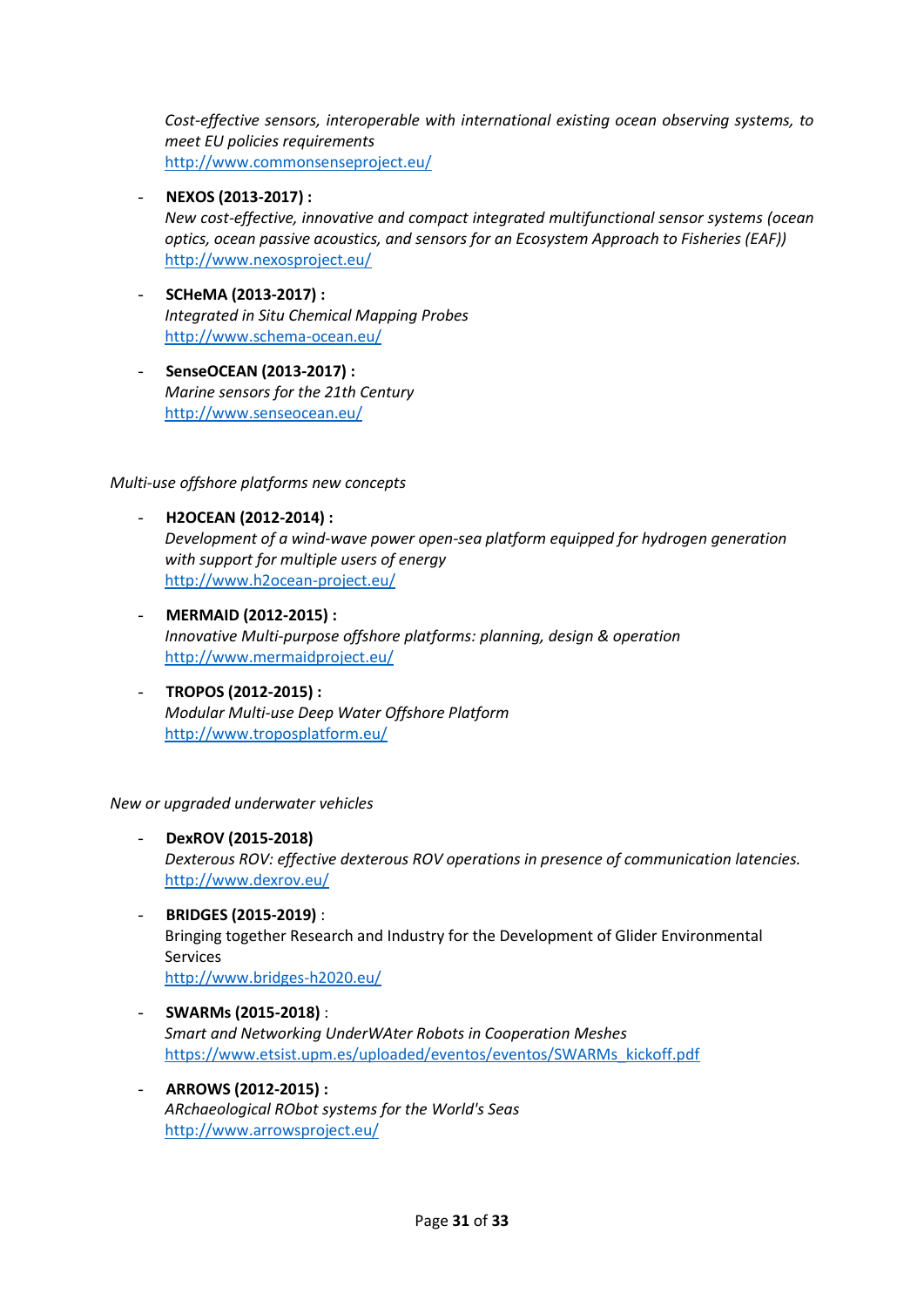# **2.3 Global structures/initiatives in close relation with marine research infrastructure developments and strategies**

- **EFARO** *European Fisheries and Aquaculture Research Organisation* <http://www.efaro.eu/>

(e.g. interactions with AQUAEXCEL)

- **EGO (since 2006)** *Everyone's Gliding Observatories*

[http://www.ego-network.org/dokuwiki/doku.php?id=start](http://www.ervo-group.eu/np4/home.html)

(links with GROOM and BRIDGES)

- **EuroGOOS (since 1994)** *European Global Ocean Observing System* 

<http://eurogoos.eu/>

(links with with EuroArgo and all Ocean observing systems)